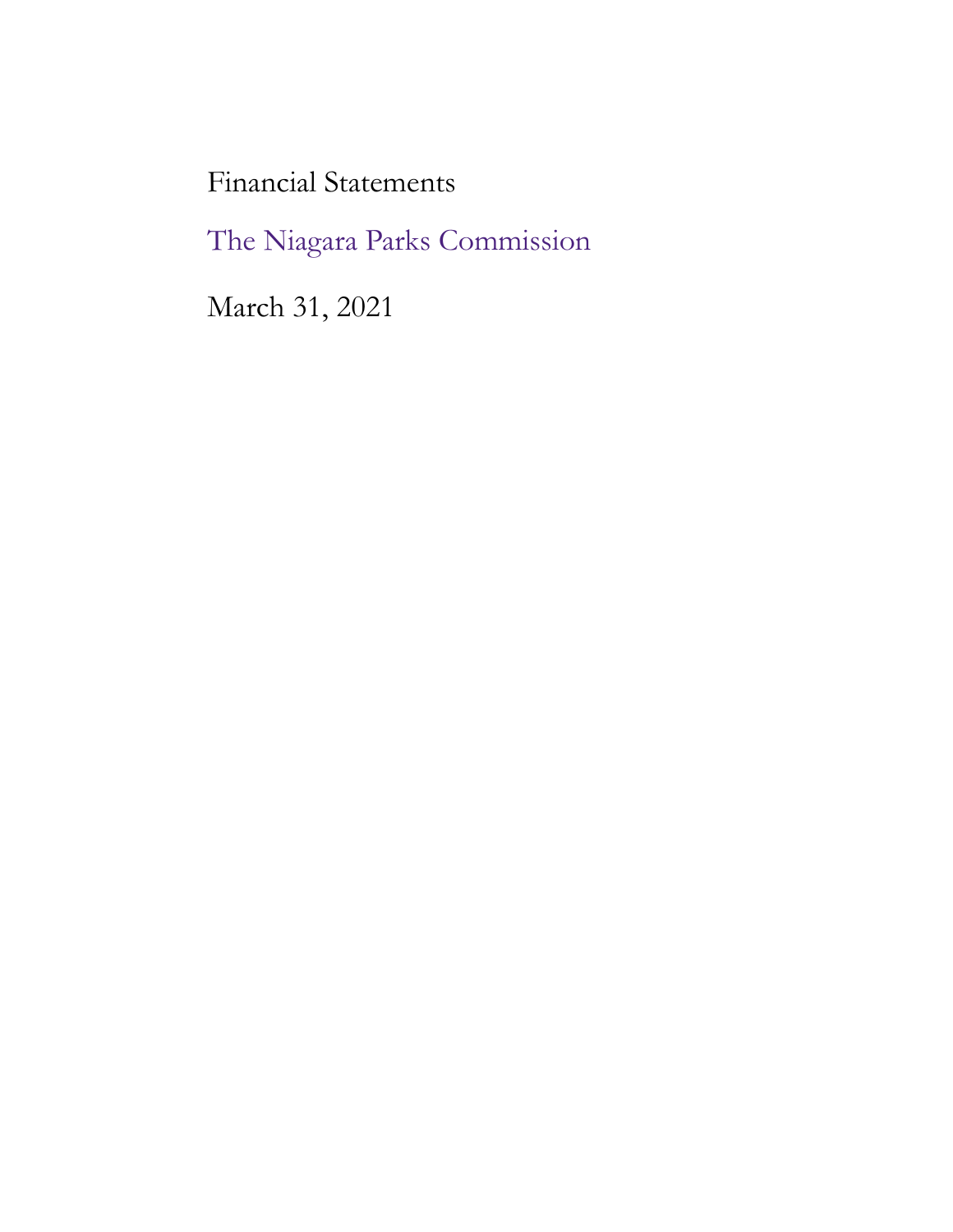# **Contents**

|                                         | Page     |
|-----------------------------------------|----------|
| <b>Management Report</b>                |          |
| Independent Auditor's Report            | $2 - 3$  |
| <b>Statement of Financial Position</b>  | 4        |
| <b>Statement of Operations</b>          | 5        |
| <b>Statement of Accumulated Surplus</b> | 6        |
| Statement of Changes in Net Debt        | 7        |
| <b>Statement of Cash Flows</b>          | 8        |
| Notes to the Financial Statements       | $9 - 24$ |
| Schedule of Tangible Capital Assets     | 25       |
| Schedule of Expenses by Object          | 26       |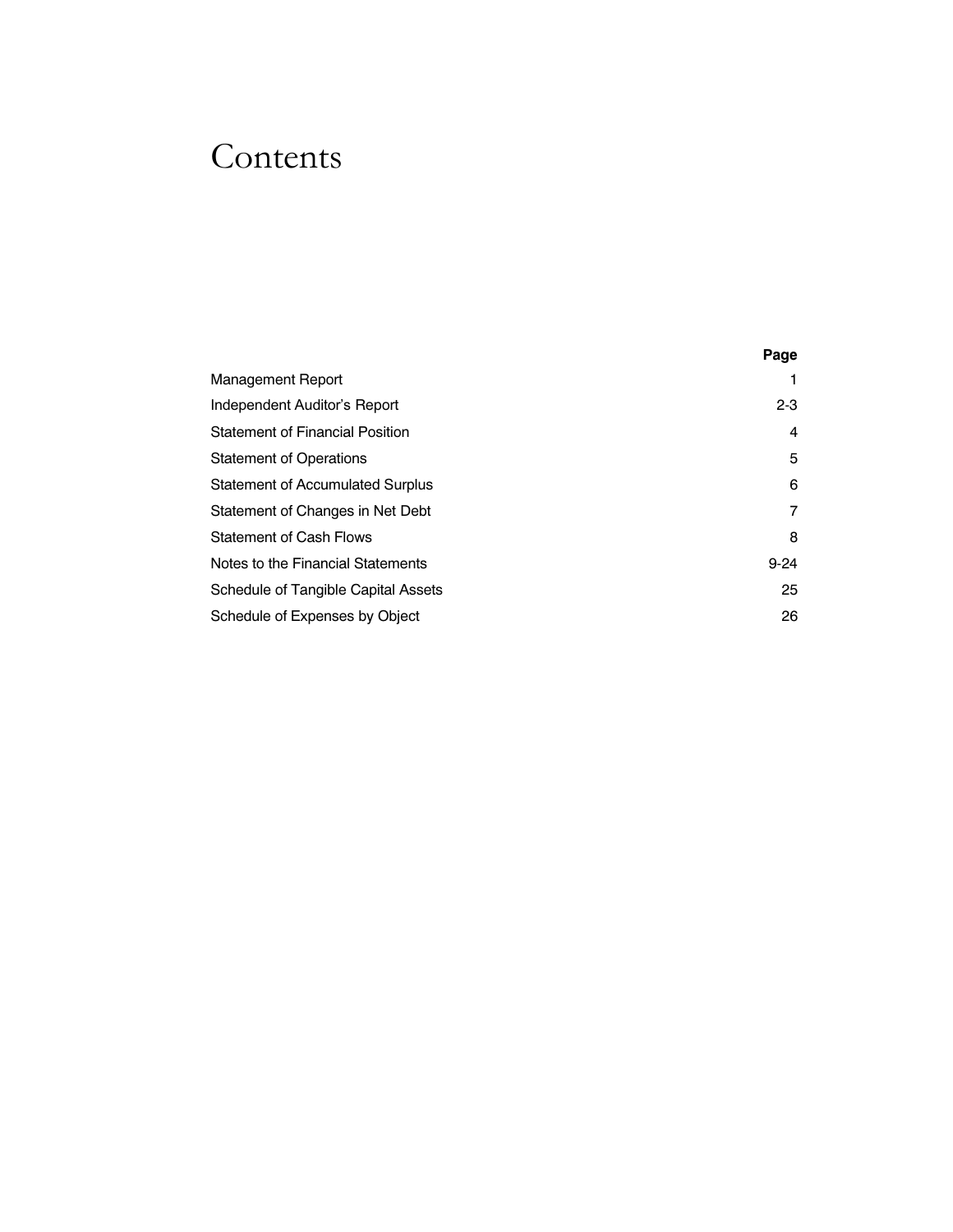<span id="page-2-0"></span>**The Management of The Niagara Parks Commission are responsible for the financial statements and all other information presented in these statements. The statements have been prepared by management in accordance with the framework identified in Note 2 in the accompanying audited financial statements.** 

 **The financial statements include amounts based on best estimates and judgments. Management has determined such amounts on a reasonable basis in order to ensure that the statements are presented fairly, in all material respects.** 

**Management maintains a system of internal accounting and administrative control that is designed to provide reasonable assurance that the financial information is relevant, reliable, accurate and that the Commission's assets are properly accounted for and adequately safeguarded.** 

**The Board of The Niagara Parks Commission is responsible for gaining assurance that management fulfills its responsibilities for financial reporting and is ultimately responsible for reviewing and approving the financial statements.** 

 **reviews the financial statements before recommending approval by the Board. The Board, through the Audit and Finance Committee, meets periodically with Management to discuss financial results, auditing matters, financial reporting issues and to satisfy itself that each group is properly discharging responsibilities. The Committee**

**The financial statements have been audited by Grant Thornton LLP, the Commission's appointed External Auditor and in accordance with Canadian generally accepted auditing standards on behalf of the Commission, Minister of Tourism, Culture and Sport and the Auditor General of Ontario. Grant Thornton LLP had direct and full access to all Commission records as well as full access to the Audit and Finance Committee with and without the presence of Management to discuss their audit and findings as to the integrity of the Commission's financial reporting.**

**David Adames David Adames (Jun 21, 2021 17:10 EDT)** 

**David Adames Chief Executive Officer June 10, 2021** 

manbora **Margaret Neubauer (Jun 21, 2021 09:52 EDT)** 

**Margaret Neubauer Senior Director, Corporate Services June 10, 2021**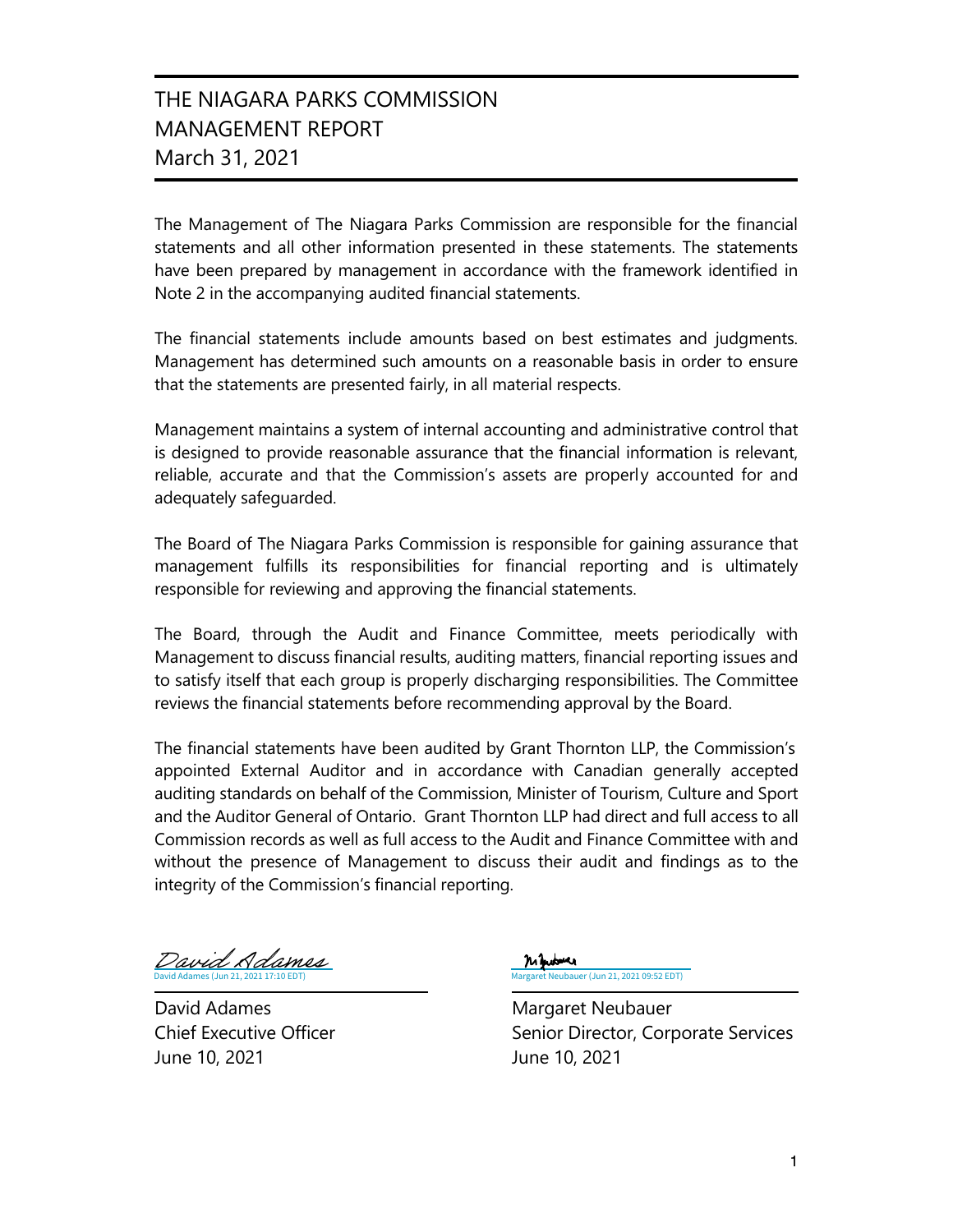<span id="page-3-0"></span>

**Grant Thornton LLP Suite B 222 Catharine Street, PO Box 336 Port Colborne, ON L3K 5W1 T +1 905 834 3651** 

**F +1 905 834 5095 [E PortColborne@ca.gt.com](mailto:E PortColborne@ca.gt.com) [www.GrantThornton.ca](http://www.GrantThornton.ca)** 

# **Independent auditor's report**

#### **To The Niagara Parks Commission, the Minister of Heritage, Sport, Tourism and Culture Industires and the Auditor General of Ontario**

#### **Opinion**

**We have audited the financial statements of The Niagara Parks Commission ("the Commission"), which comprise the statement of financial position as at March 31, 2021, statements of operations, accumulated surplus, changes in net debt and cash flows for the year then ended, and notes to the financial statements, including a summary of significant accounting policies. In our opinion, the accompanying financial statements present fairly in all material respects, the**

 **accounting described in Note 2 to the financial statements. financial position of The Niagara Parks Commission as at March 31, 2021 and its results of operations, its changes in its net debt, and its cash flows for the year then ended in accordance with the basis of**

#### **Basis for Opinion**

 **our opinion. We conducted our audit in accordance with Canadian generally accepted auditing standards. Our responsibilities under those standards are further described in the** *Auditor's Responsibilities for the Audit of the Financial Statements* **section of our report. We are independent of the Commission in accordance with the ethical requirements that are relevant to our audit of the financial statements in Canada, and we have fulfilled our other ethical responsibilities in accordance with these requirements. We believe that the audit evidence we have obtained is sufficient and appropriate to provide a basis for**

#### **Emphasis of matter**

**We draw attention to Note 2 to the financial statements which describes the basis of accounting used in the preparation of these financial statements and the significant differences between such basis of accounting and Canadian public sector accounting standards. Our opinion is not modified in respect of this matter.** 

#### **Responsibilities of Management and Those Charged with Governance for the Financial Statements**

 **statements that are free from material misstatement, whether due to fraud or error. Management is responsible for the preparation and fair presentation of these financial statements in accordance with the basis of accounting described in Note 2 to the financial statements, and for such internal control as management determines is necessary to enable the preparation of financial**

 **Commission or to cease operations, or has no realistic alternative but to do so. In preparing the financial statements, management is responsible for assessing the Commission's ability to continue as a going concern, disclosing, as applicable, matters related to going concern and using the going concern basis of accounting unless management either intends to liquidate the**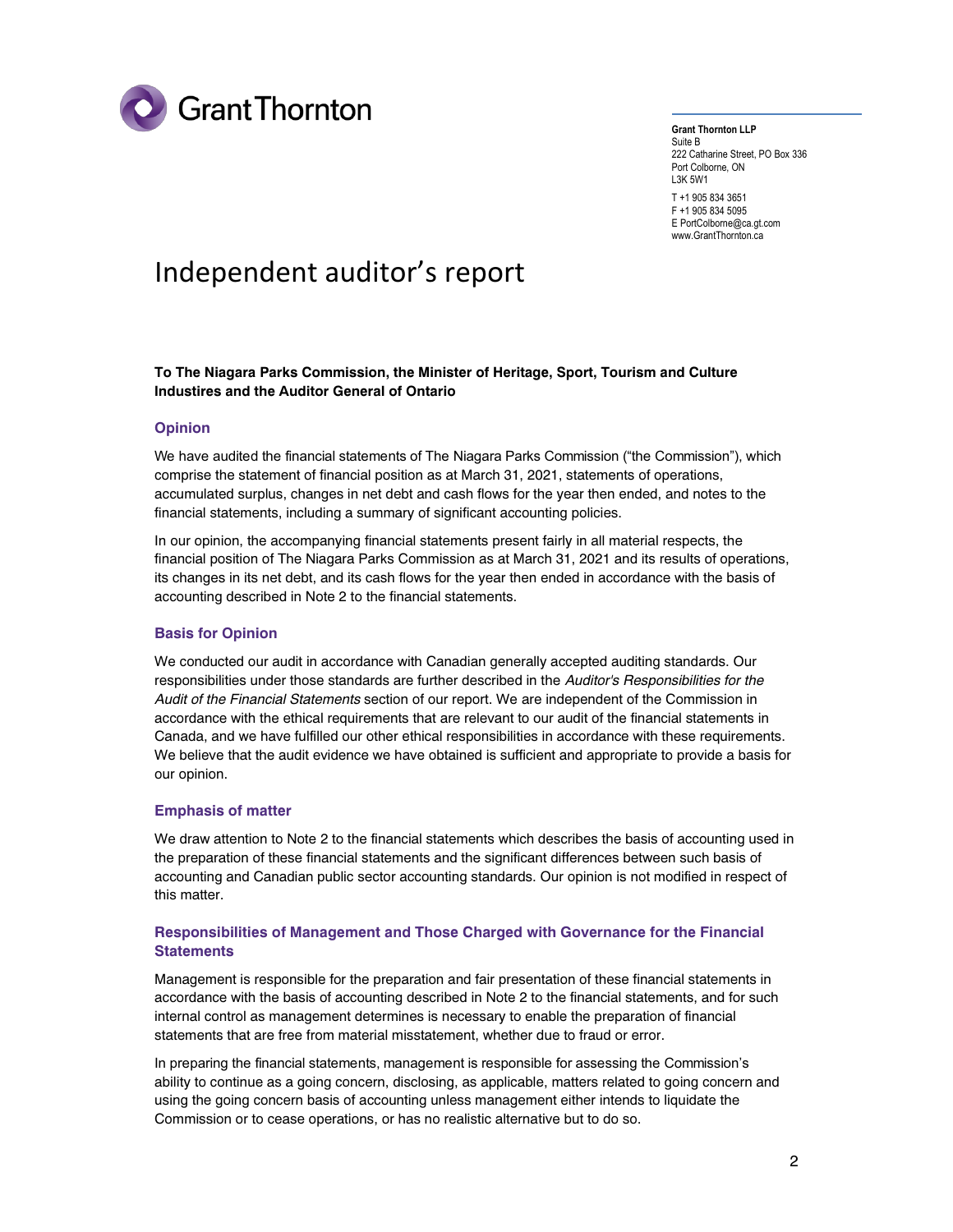**Those charged with governance are responsible for overseeing the Commission's financial reporting process.** 

#### **Auditor's Responsibilities for the Audit of the Financial Statements**

economic decisions of users taken on the basis of these financial statements. **Our objectives are to obtain reasonable assurance about whether the financial statements as a whole are free from material misstatement, whether due to fraud or error, and to issue an auditor's report that includes our opinion. Reasonable assurance is a high level of assurance, but is not a guarantee that an audit conducted in accordance with Canadian generally accepted auditing standards will always detect a material misstatement when it exists. Misstatements can arise from fraud or error and are considered material if, individually or in the aggregate, they could reasonably be expected to influence the**

 **professional judgment and maintain professional skepticism throughout the audit. We also:**  As part of an audit in accordance with Canadian generally accepted auditing standards, we exercise

- **internal control. • Identify and assess the risks of material misstatement of the financial statements, whether due to fraud or error, design and perform audit procedures responsive to those risks, and obtain audit evidence that is sufficient and appropriate to provide a basis for our opinion. The risk of not detecting a material misstatement resulting from fraud is higher than for one resulting from error, as fraud may involve collusion, forgery, intentional omissions, misrepresentations, or the override of**
- **effectiveness of the Commission's internal control. • Obtain an understanding of internal control relevant to the audit in order to design audit procedures that are appropriate in the circumstances, but not for the purpose of expressing an opinion on the**
- **estimates and related disclosures made by management. • Evaluate the appropriateness of accounting policies used and the reasonableness of accounting**
- **• Conclude on the appropriateness of management's use of the going concern basis of accounting and, based on the audit evidence obtained, whether a material uncertainty exists related to events or conditions that may cast significant doubt on the Commission's ability to continue as a going concern. If we conclude that a material uncertainty exists, we are required to draw attention in our auditor's report to the related disclosures in the financial statements or, if such disclosures are inadequate, to modify our opinion. Our conclusions are based on the audit evidence obtained up to the date of our auditor's report. However, future events or conditions may cause the Commission to cease to continue as a going concern.**
- in a manner that achieves fair presentation. **• Evaluate the overall presentation, structure and content of the financial statements, including the disclosures, and whether the financial statements represent the underlying transactions and events**

We communicate with those charged with governance regarding, among other matters, the planned  **scope and timing of the audit and significant audit findings, including any significant deficiencies in internal control that we identify during our audit.** 

Grant Thouston LLP

**Port Colborne, Canada June 10, 2021** 

**Chartered Professional Accountants Licensed Public Accountants**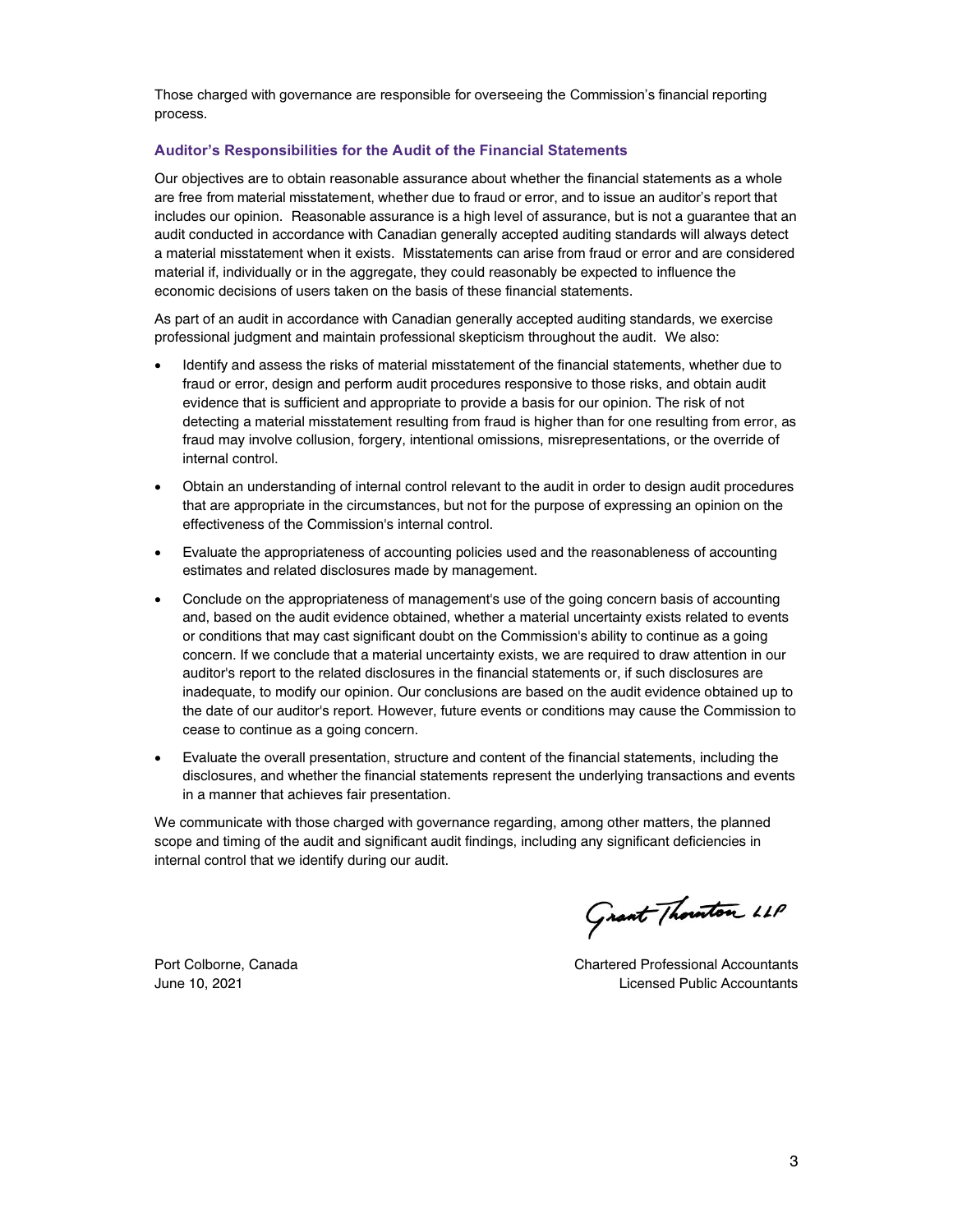### <span id="page-5-0"></span>**The Niagara Parks Commission Statement of Financial Position**

| olalchicht of Financial Fosition<br>As at March 31 | 2021         | 2020          |
|----------------------------------------------------|--------------|---------------|
| (in thousands of dollars)                          |              |               |
| <b>Financial assets</b>                            |              |               |
| Cash and cash equivalents                          | \$<br>158    | \$<br>10,809  |
| Accounts receivable                                | 4,372        | 1,358         |
| Inventories - saleable                             | 5,048        | 4,957         |
|                                                    | <u>9,578</u> | <u>17,124</u> |
| <b>Liabilities</b>                                 |              |               |
| Bank indebtedness (Note 3)                         | 6,678        |               |
| Accounts payable                                   | 6,241        | 7,000         |
| Accrued payroll                                    | 2,065        | 4,007         |
| Deferred revenue (Note 4)                          | 3,401        | 2,186         |
| Deferred capital funding (Note 5)                  | 22,916       | 24,335        |
| Long term financing (Note 6)                       | 18,501       | 20,671        |
| Construction Ioan (Note 7)                         | 11,403       |               |
| Post-employment benefits (Note 8)                  | 2,838        | 2,934         |
| Power plant stabilization obligation (Note 9)      | 14,549       | 26,760        |
|                                                    | 88,592       | 87,893        |
| Net debt                                           | (79, 014)    | (70, 769)     |
| <b>Non-financial assets</b>                        |              |               |
| Tangible capital assets (Page 25)                  | 192,728      | 185,532       |
| Inventories - other                                | 1,575        | 1,023         |
| Prepaid expenses                                   | 365          | 365           |
|                                                    | 194,668      | 186,920       |
| <b>Accumulated surplus (Note 11)</b>               | 115,654      | 116,151       |
|                                                    |              |               |

**Commitments and contingencies (Notes 10, 12 and 13) Impact of COVID-19 and subsequent events (Note 17)** 

 **On behalf of the Commission Sandie Bellows Sandie Bellows (Jun 28, 2021 18:38 EDT )**

**Sandie Bellows, Chair**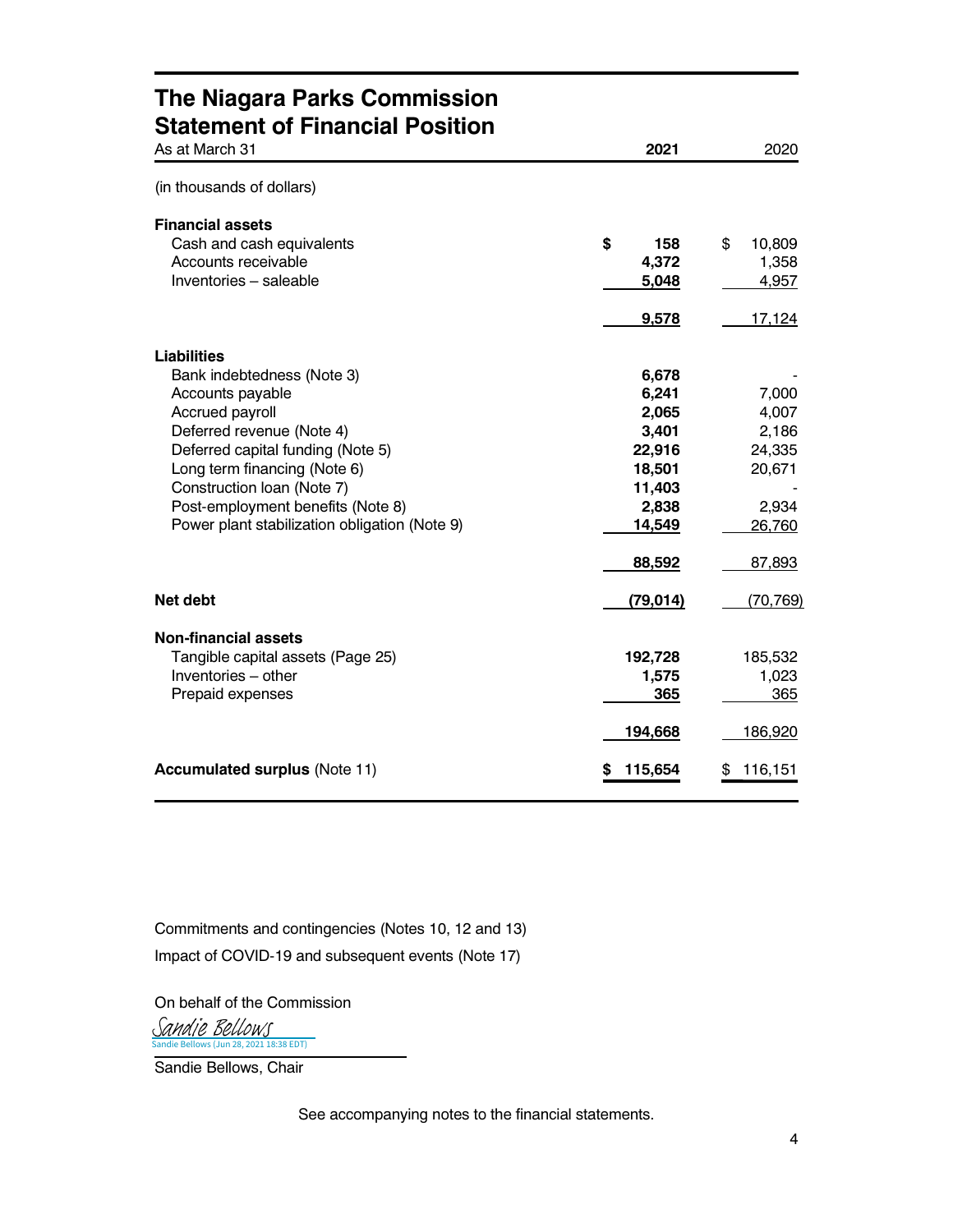### <span id="page-6-0"></span>**The Niagara Parks Commission Statement of Operations**

**For the year ended March 31, 2021** 

| (in thousands of dollars)                                                                                                                                                                                                                    | <b>Budget</b><br>2021                                            | <b>Actual</b><br>2021                                                          | Actual<br>2020                                                                   |
|----------------------------------------------------------------------------------------------------------------------------------------------------------------------------------------------------------------------------------------------|------------------------------------------------------------------|--------------------------------------------------------------------------------|----------------------------------------------------------------------------------|
| <b>Revenues</b><br>Revenue producing operations<br>Land rent<br>Commission, rentals and fees<br>Government transfers - special projects<br>Interest revenue<br>Sundry revenue                                                                | 36,391<br>\$<br>7,569<br>9,463<br>5<br>543                       | 17,292<br>S<br>7,475<br>7,600<br>16,889<br>8<br>559                            | 97,500<br>\$<br>7,437<br>20,276<br>61<br>585<br>795                              |
| <b>Expenses</b> (Page 26)<br>Revenue producing operations<br>Cost of goods sold<br>Operating<br>Maintenance<br>Administrative and police<br>Marketing and promotion<br>Special projects                                                      | 53,971<br>5,585<br>28,219<br>17,707<br>14,742<br>3,019<br>69,272 | <u>49,823</u><br>1,839<br>17,971<br>14,811<br>13,218<br>1,818<br>123<br>49,780 | <u>126,654</u><br>16,624<br>43,366<br>21,866<br>15,738<br>4,937<br>61<br>102,592 |
| Net surplus (deficit) before other items                                                                                                                                                                                                     | (15, 301)                                                        | 43                                                                             | 24,062                                                                           |
| <b>Other items</b><br>Interest on long term debt<br>Foreign exchange loss (gain)<br>Amortization of tangible capital assets<br>Amortization of deferred capital<br>funding (Note 5)<br>(Gain) loss on disposal of tangible<br>capital assets | 1,072<br>12,523<br>(1, 340)<br>12,255                            | 1,090<br>103<br>11,807<br>(1, 419)<br>(150)<br>11,431                          | 1,104<br>(652)<br>11,349<br>(1, 495)<br>60<br>10,366                             |
| Net (deficit) surplus from operations                                                                                                                                                                                                        | (27, 556)                                                        | (11, 388)                                                                      | 13,696                                                                           |
| Net decrease (increase) in power plant<br>stabilization obligation (Note 9)                                                                                                                                                                  | (575)                                                            | 10,891                                                                         | (633)                                                                            |
| Annual (deficit) surplus                                                                                                                                                                                                                     | (28, 131)<br>\$                                                  | (497)<br>\$                                                                    | 13,063<br>\$                                                                     |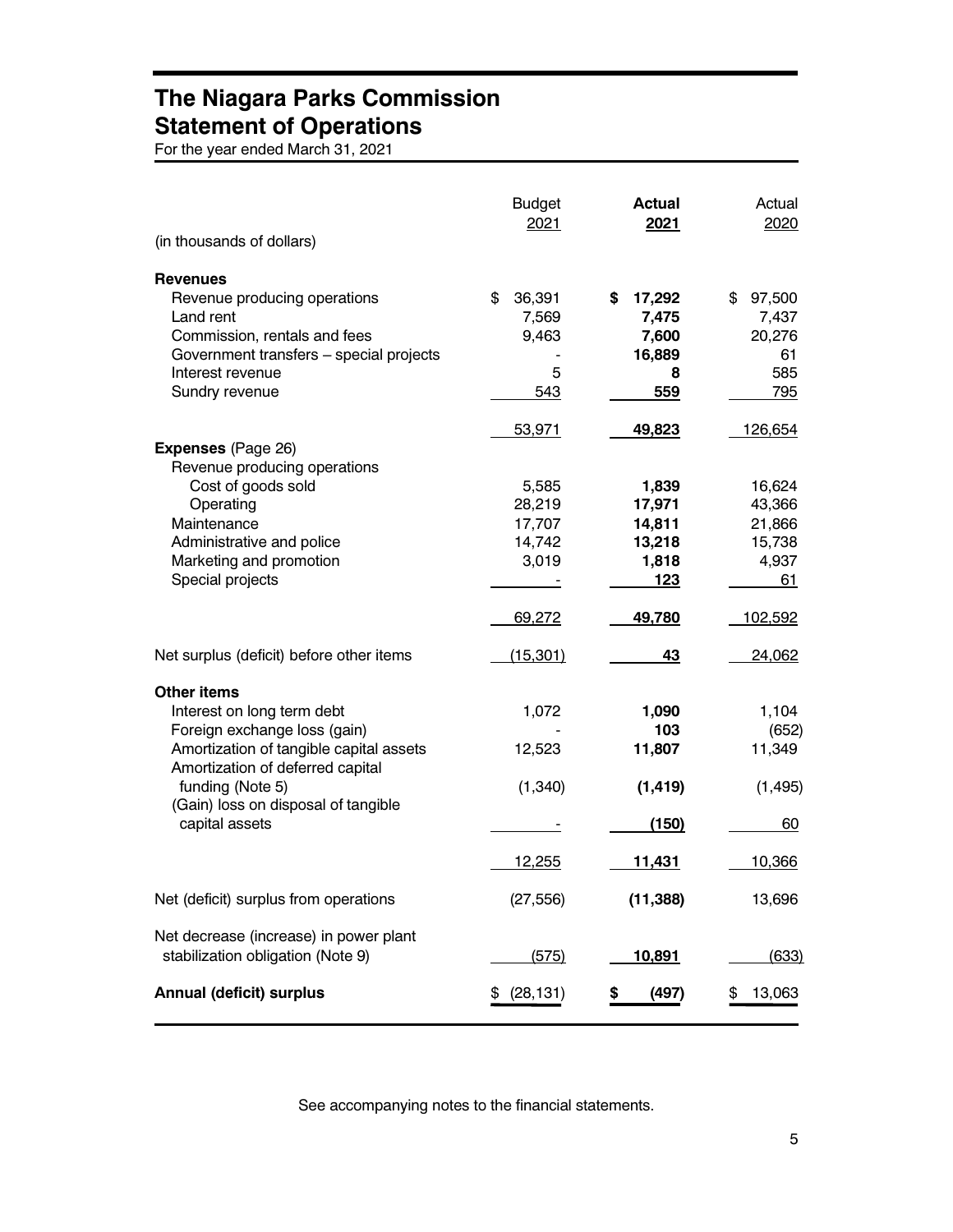### <span id="page-7-0"></span>**The Niagara Parks Commission Statement of Accumulated Surplus**

**For the year ended March 31, 2021** 

| (in thousands of dollars)                                 | <b>Budget</b><br>2021 | <b>Actual</b><br>2021 | Actual<br>2020 |
|-----------------------------------------------------------|-----------------------|-----------------------|----------------|
| <b>Accumulated surplus (Note 11)</b><br>Beginning of year | \$116,151             | \$116,151             | \$103,088      |
| Annual (deficit) surplus                                  | (28,131)              | (497)                 | 13,063         |
| End of year                                               | 88,020<br>\$          | \$115,654             | \$116,151      |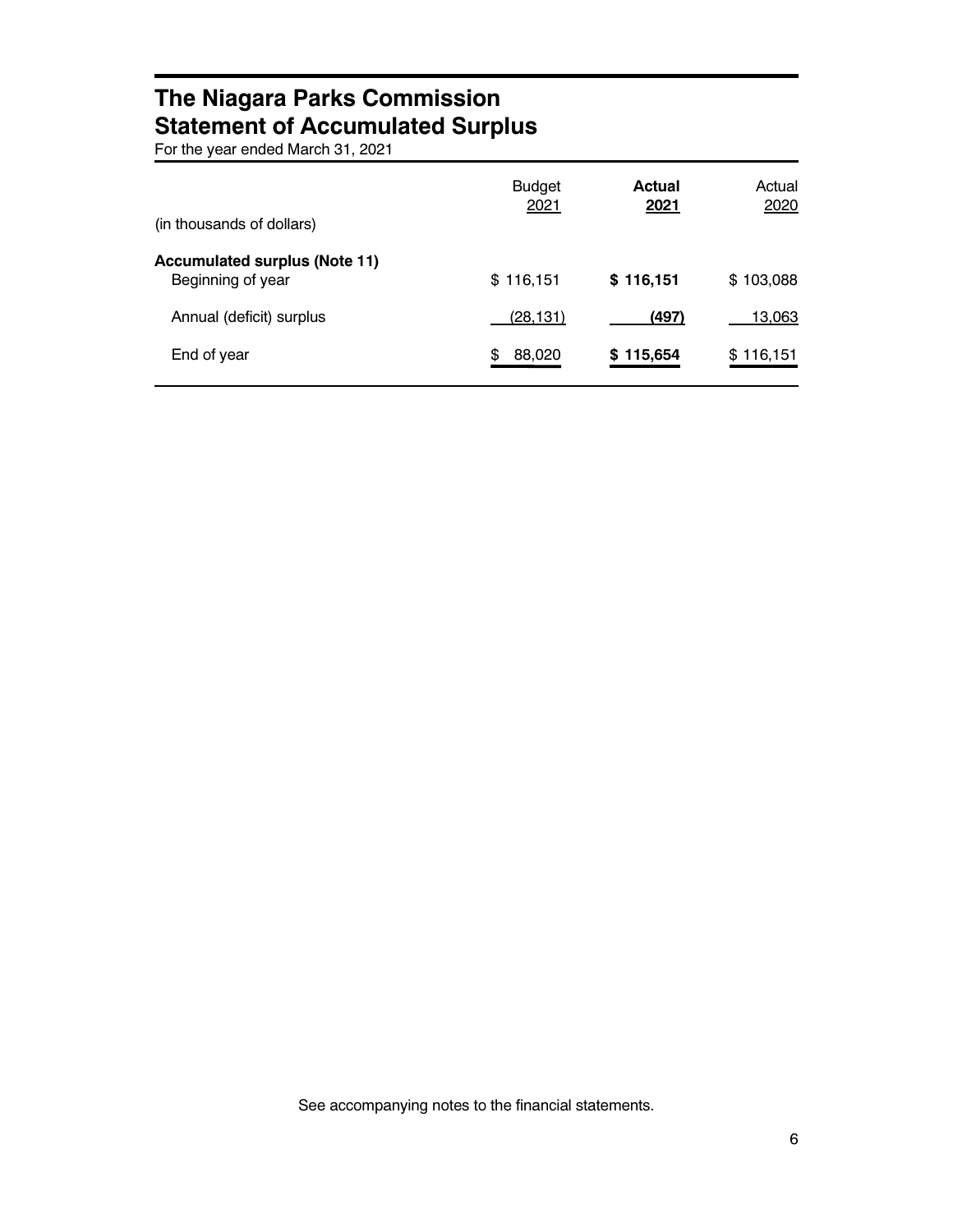### <span id="page-8-0"></span>**The Niagara Parks Commission Statement of Changes in Net Debt**

**For the year ended March 31, 2021** 

| <b>Budget</b><br>2021                  | Actual<br>2021                    |     | Actual<br>2020                |
|----------------------------------------|-----------------------------------|-----|-------------------------------|
| \$<br>(28, 131)<br>12,523<br>(25, 573) | \$<br>(497)<br>11,807<br>(19,086) | \$  | 13,063<br>11,349<br>(24, 566) |
| (41, 181)                              | <u>(150)</u><br>(7,693)           |     | 89<br>60<br>(5)               |
|                                        |                                   |     | 185                           |
|                                        | (552)                             |     | 92                            |
| (41, 181)                              | (8, 245)                          |     | 272                           |
| (70, 769)<br>(111, 950)                | (70,769)<br>(79, 014)             |     | (71, 041)<br>(70,769)         |
|                                        |                                   | 233 |                               |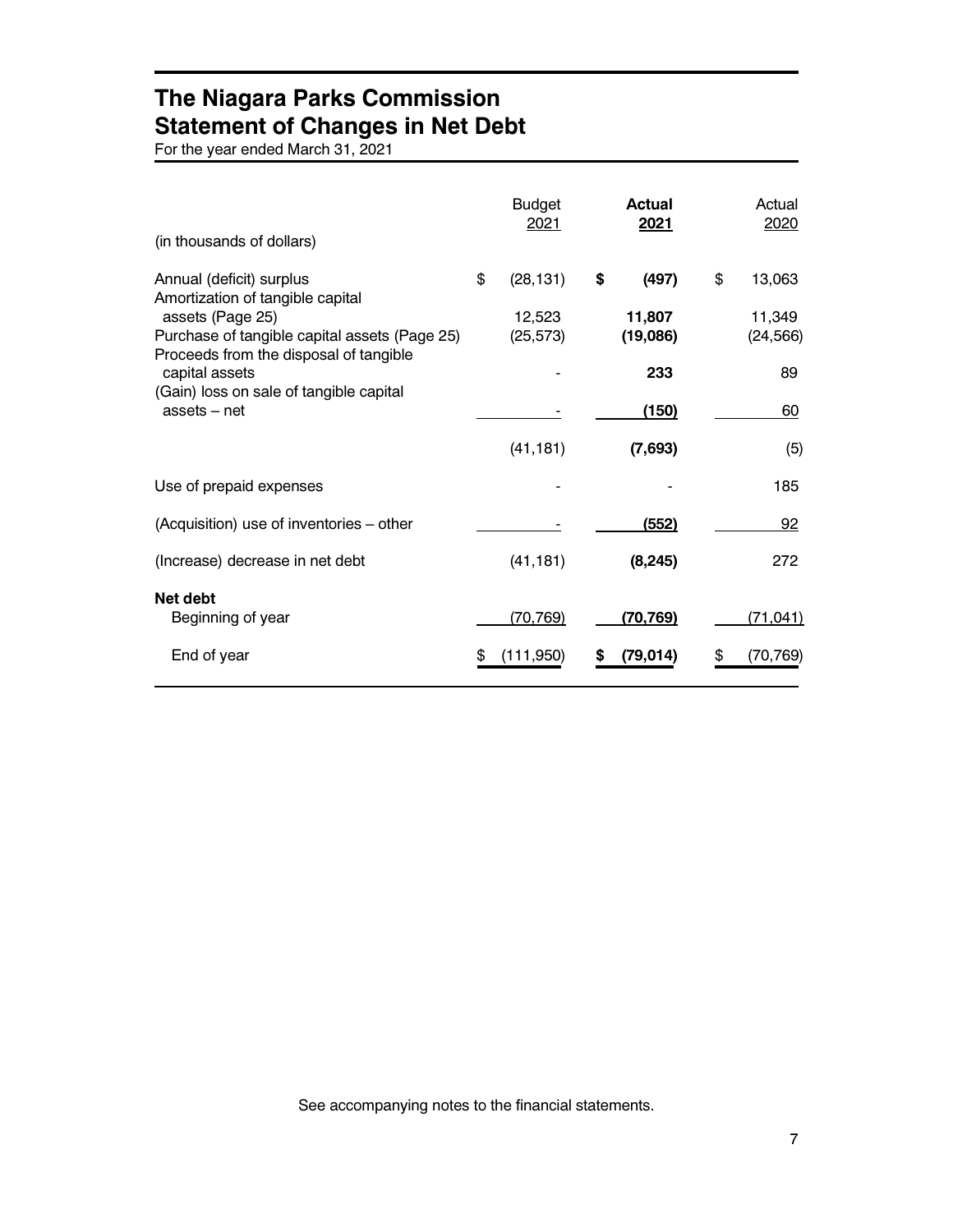<span id="page-9-0"></span>

| <b>The Niagara Parks Commission</b><br><b>Statement of Cash Flows</b><br>For the year ended March 31,                                                                                                                                                                                          | 2021                                            | 2020                                   |
|------------------------------------------------------------------------------------------------------------------------------------------------------------------------------------------------------------------------------------------------------------------------------------------------|-------------------------------------------------|----------------------------------------|
| (in thousands of dollars)                                                                                                                                                                                                                                                                      |                                                 |                                        |
| Increase in cash and cash equivalents                                                                                                                                                                                                                                                          |                                                 |                                        |
| <b>Operating activities</b><br>Annual (deficit) surplus<br>Charges against income not requiring<br>an outlay of funds                                                                                                                                                                          | \$<br>(497)                                     | \$<br>13,063                           |
| Amortization of tangible capital assets (Page 25)<br>Amortization of deferred capital funding (Note 5)<br>(Gain) loss on disposal of tangible capital assets<br>Increase in post-employment benefits (Note 8)<br>(Decrease) increase in power plant<br>stabilization obligation - net (Note 9) | 11,807<br>(1, 419)<br>(150)<br>179<br>(10, 891) | 11,349<br>(1, 495)<br>60<br>166<br>633 |
|                                                                                                                                                                                                                                                                                                | (971)                                           | 23,776                                 |
| Net change in working capital balances<br>related to operations (Note 14)                                                                                                                                                                                                                      | (5, 143)                                        | (3,897)                                |
| <b>Capital activities</b><br>Stabilization works on power plants (Note 9)<br>Purchase of tangible capital assets (Page 25)<br>Proceeds from disposal of tangible capital assets                                                                                                                | (6, 114)<br>(1, 320)<br>(19,086)<br>233         | 19,879<br>(168)<br>(24, 566)<br>89     |
| <b>Financing activities</b><br>Receipt of long term financing (Note 7)<br>Repayment of long term financing<br>Payment of post-employment benefits (Note 8)                                                                                                                                     | (20, 173)<br>11,403<br>(2, 170)<br>(275)        | (24, 645)<br>(2,072)<br>(474)          |
|                                                                                                                                                                                                                                                                                                | 8,958                                           | (2,546)                                |
| Net decrease in cash and cash equivalents                                                                                                                                                                                                                                                      | (17, 329)                                       | (7, 312)                               |
| (Bank indebtedness) cash and<br>cash equivalents (Note 14)<br>Beginning of year                                                                                                                                                                                                                | 10,809                                          | <u> 18,121</u>                         |
| End of year                                                                                                                                                                                                                                                                                    | (6, 520)<br>\$                                  | 10,809<br>\$                           |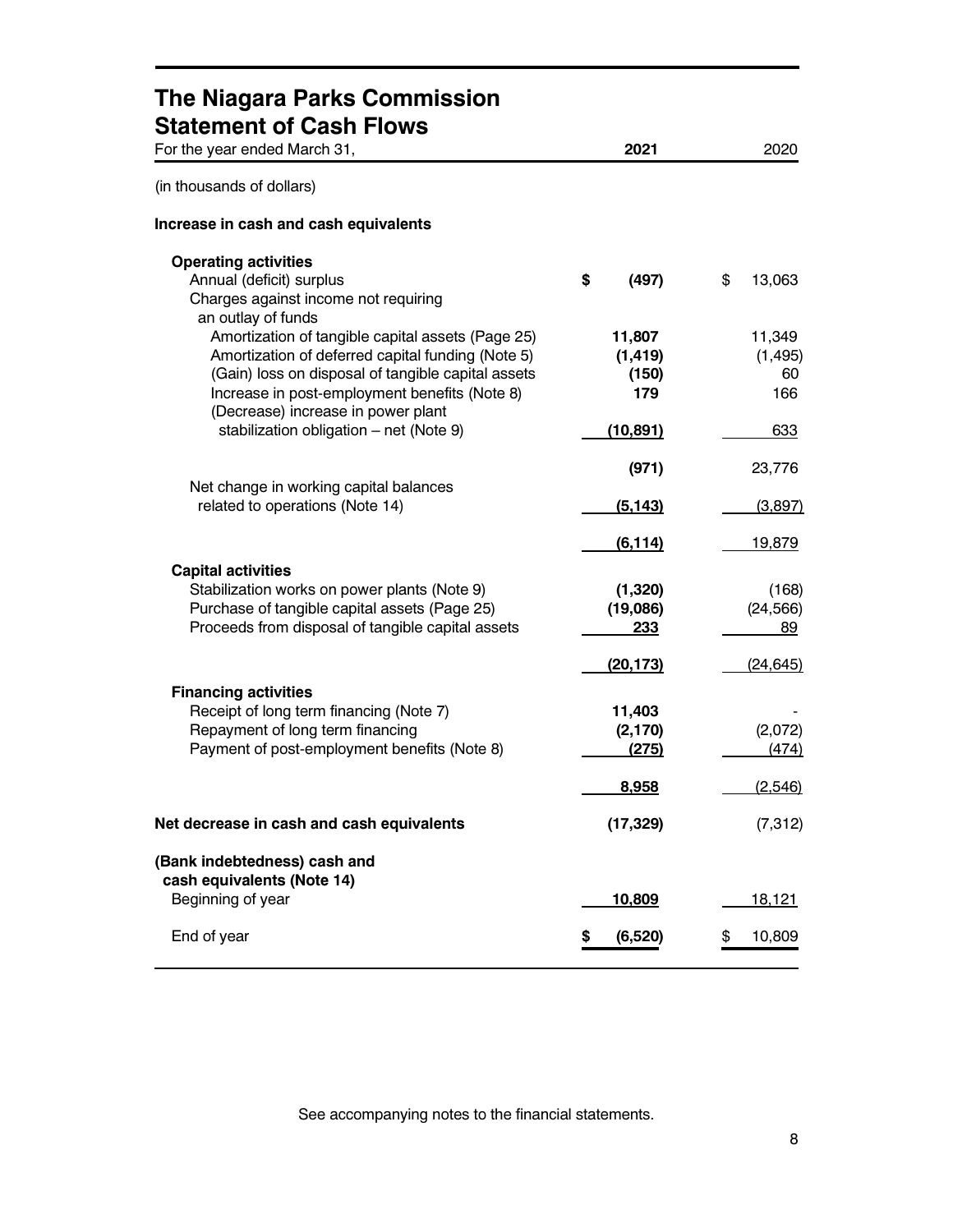<span id="page-10-0"></span>**For the year ended March 31, 2021** 

### **1. Nature of operations**

 **The Niagara Parks Commission (the "Commission") is governed by the Niagara Parks Act. Initially established in 1885, the Commission is an "Operational Enterprise" of the Province of Ontario and is responsible for maintaining, protecting and showcasing over 1,300 hectares of parkland stretching some 56 kilometres along the Niagara River from Lake Erie to Lake Ontario. The Commission is exempt from corporate income taxes under the Income Tax Act (Canada) and Ontario Corporation Tax Act.** 

**The Commission is also classified as an Other Government Organization by the Ministry of Finance and as such, the Commission's audited financial statements are published as part of the Public Accounts.** 

### **2. Significant accounting policies**

### **Basis of accounting**

**The financial statements have been prepared in accordance with the financial reporting provisions of the Ontario Financial Administration Act, Ontario Ministry of Tourism Memorandum of Understanding and the accounting requirements of Regulation 395/11 of the Ontario Financial Administration Act. The Ontario Ministry of Tourism Memorandum of Understanding requires that the financial statements be prepared in accordance with the Canadian public sector accounting standards. The Ontario Financial Administration Act provides that changes may be required to the application of these standards as a result of regulation.** 

contributions include government transfers and externally restricted contributions. **Regulation 395/11 to the Ontario Financial Administration Act requires that contributions received or receivable for the acquisition or development of depreciable tangible capital assets and contributions of depreciable tangible capital assets for use in providing services, be recorded as deferred capital contributions and be recognized as revenue in the Statement of Operations at a rate equal to amortization charged on the related depreciable tangible capital assets. These**

The accounting requirement under Regulation 395/11 is not consistent with the requirements of  **Canadian public sector accounting standards which requires that:** 

- **• government transfers be recognized as revenue when approved by the transferor and the eligibility criteria have been met unless the transfer contains a stipulation that creates a liability, in which case the transfer is recognized as revenue over the period that the liability is extinguished in accordance with public sector accounting standard PS3410;**
- **resources are used for the purpose or purposes specified in accordance with Canadian • externally restricted contributions be recognized as revenue in the period in which the public sector accounting standard PS3100.**

 **revenues and deferred capital contributions would be recorded differently under Canadian public sector accounting standards. As a result, revenue recognized in the Statement of Operations and certain related deferred**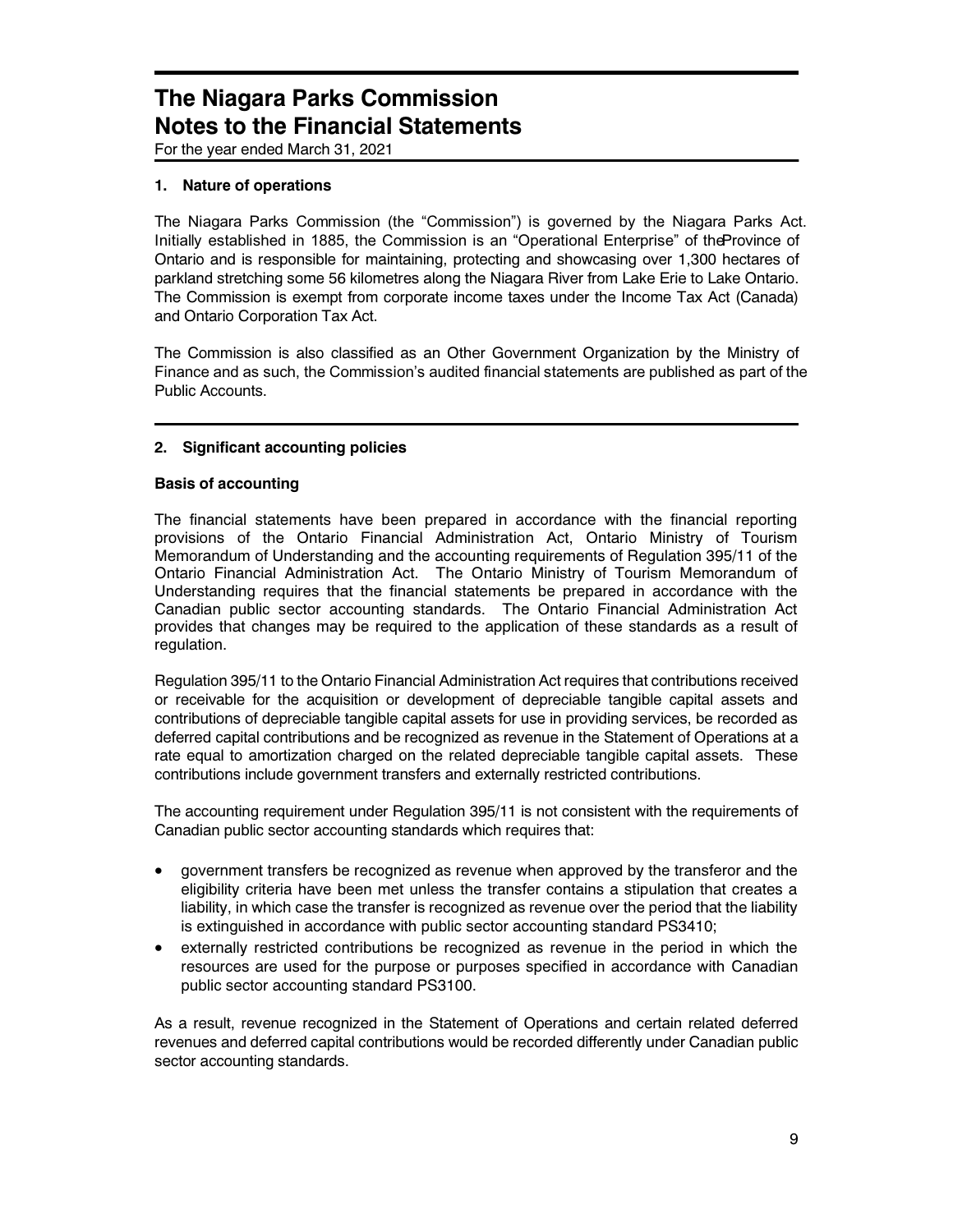**For the year ended March 31, 2021** 

### **2. Significant accounting policies (continued)**

### **Basis of accounting (continued)**

**The significant accounting principles used in the preparation of these financial statements are summarized below.** 

### **Cash and cash equivalents**

**Cash and cash equivalents include cash on hand, balances with banks and short term deposits with maturities of less than three months.** 

### **Inventories**

**Saleable and other inventories are valued at the lower of average cost and net realizable value.** 

### **Tangible capital assets**

**Tangible capital assets are recorded at cost. Cost includes all directly attributable expenses in the acquisition, construction, development and/or betterment of the asset required to install the asset at the location and in the condition necessary for its intended use. Contributed tangible capital assets are capitalized at estimated fair value upon acquisition.** 

**The Commission capitalizes an amount of interest as part of the costs of its capital works in progress and financed via long term financing.** 

 **preservation because of the social rather than financial benefits they provide to the community. Works of art for display in the Commission property are not included as capital assets. Works of art are held for exhibition, educational and historical interest. Such assets are deemed worthy of No valuation of the collection has been disclosed in the financial statements.** 

**Leases are classified as capital or operating leases. Leases that transfer substantially all benefits incidental to ownership are accounted for as capital leases. All other leases are accounted for as operating leases and the related lease payments are charged to expenses as incurred.** 

**Amortization is calculated on a straight-line basis to write-off the net cost of each asset over its estimated useful life for all classes except land. Land is considered to have an infinite life without amortization. Residual values of assets are assumed to be zero with any net gain or loss arising from the disposal of assets recognized in the Statement of Operations. Amortization is charged on a monthly basis. Assets under construction are not amortized until the asset is available for productive use.** 

**Amortization is based on the following classifications and useful lives:** 

| Classification                    | Useful Life    |
|-----------------------------------|----------------|
| <b>Buildings</b>                  | 3 to 50 years  |
| Transportation and infrastructure | 20 to 40 years |
| Machinery and equipment           | 4 to 25 years  |
| Information technology            | 4 to 25 years  |
| Other                             | 3 to 10 years  |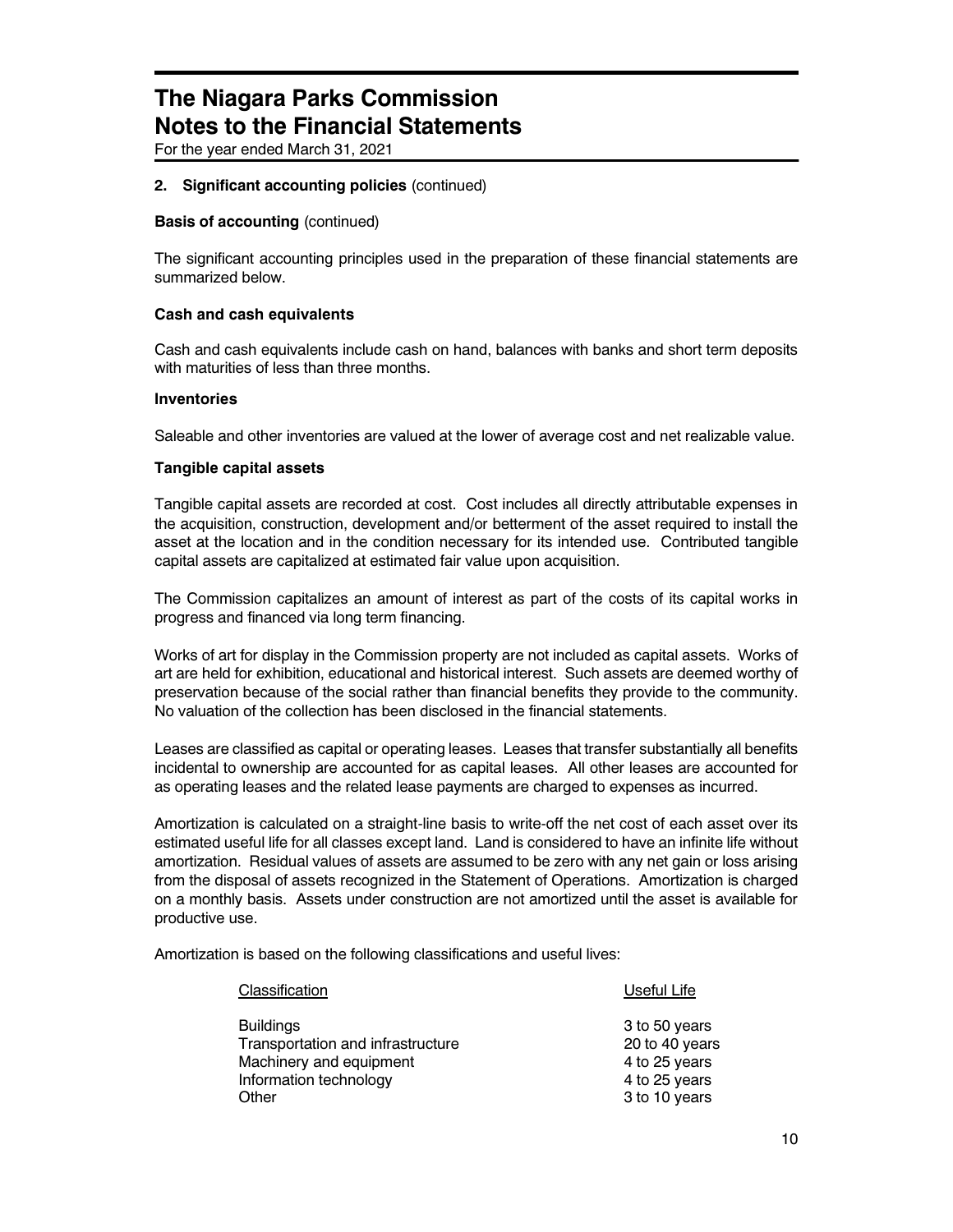**For the year ended March 31, 2021** 

### **2. Significant accounting policies (continued)**

### **Impairment of assets**

**Capital assets subject to amortization are reviewed for impairment whenever events or changes in circumstances indicate that the capital asset may not contribute to the Commission's ability to deliver services. Recoverability is measured by a comparison of the carrying amount to the estimated undiscounted future cash flows expected to be generated by the asset. If the carrying amount of the asset exceeds its estimated future cash flows, both the asset and any related deferred capital contributions are written down by the amount by which the carrying amount of the asset exceeds the fair value of the asset. When quoted market prices are not available, the Commission uses the expected future cash flows discounted at a rate commensurate with the risks associated with the recovery of the asset as an estimate of fair value.** 

### **Deferred revenue**

**Revenue that is restricted by legislation of senior governments or by agreement with external parties are deferred and reported as restricted revenues. When qualifying expenses are incurred, restricted revenues are brought into revenue at equal amounts. Revenues received in advance of expenses that will be incurred in a later period are deferred until they are earned by being matched against those expenses.** 

### **Deferred capital funding**

**Government transfers for capital purposes and contributed tangible capital assets are recorded as a liability, referred to as deferred capital funding, and are recognized into revenue at the same rate as the related tangible capital assets are amortized, in accordance with Regulation 395/11 to the Ontario Financial Administration Act, as disclosed above.** 

### **Post-employment benefits**

 **method prorated on service and best estimate assumptions. The expenses consist of current services to the Commission. The Commission offers non-pension termination benefits payable on termination to certain fulltime employees with a minimum of five years of service through a defined benefit plan. The costs associated with these future benefits are actuarially determined using the projected benefits service costs, interest and adjustments arising from plan amendments, changes in assumptions and net actuarial gains or losses. These expenses are recorded in the year in which employees render**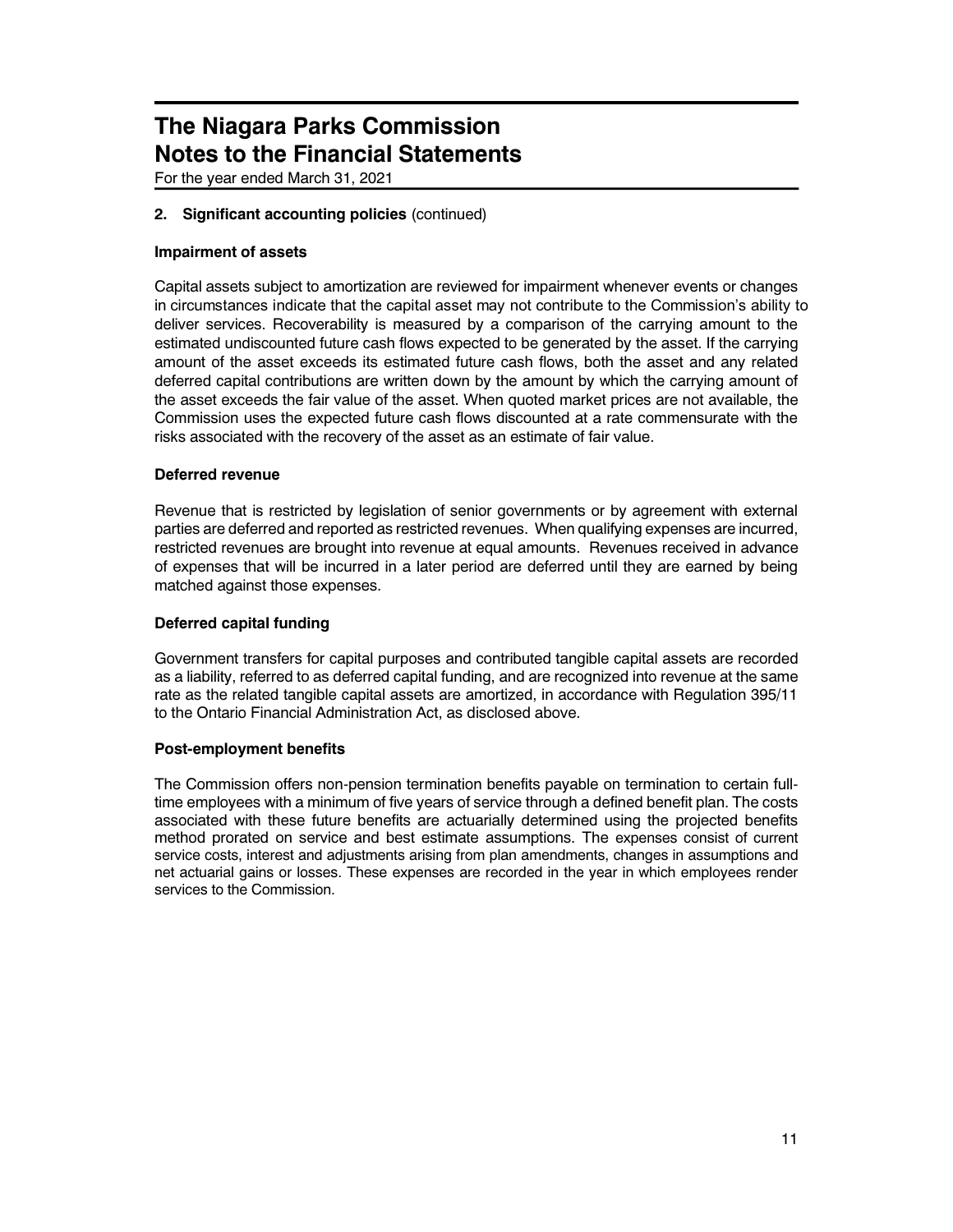**For the year ended March 31, 2021** 

### **2. Significant accounting policies (continued)**

### **Liabilities for contaminated sites**

**Contaminated sites are a result of contamination being introduced into air, soil, water or sediment of a chemical, organic or radioactive material or live organism that exceeds an environmental standard. The liability is recorded net of any expected recoveries. A liability for remediation of contaminated sites is recognized when a site is not in productive use and all the following criteria are met:** 

- **• an environmental standard exists;**
- **• contamination exceeds the environmental standard;**
- **• the Commission:** 
	- **o is directly responsible; or**
	- **o accepts responsibility;**
- **• it is expected that future economic benefits will be given up; and**
- **• a reasonable estimate of the amount can be made.**

The liability is recognized as management's estimate of the cost of postremediation including  **operation, maintenance and monitoring that are an integral part of the remediation strategy for a contaminated site.** 

### **Revenue recognition**

**Revenue from gift shops, restaurants and attractions are recognized when merchandise has been transferred to the customer or services have been rendered. Revenue from land rent, commissions, rentals, fees and sundry are recognized over the life of the agreement or when earned.** 

### **Foreign currency translation**

**These financial statements are presented in Canadian dollars. Assets and liabilities denominated in foreign currencies are translated at the exchange rates in effect at the Statement of Financial Position date. Gains and losses on translation are reflected in the annual surplus (deficit).** 

### **Use of estimates and measurement uncertainty**

 **March 31, 2021. Accounts requiring significant estimates include the useful lives of tangible obligation. Actual results could differ from those estimates. The preparation of financial statements in accordance with Canadian public sector accounting standards requires management to make estimates and assumptions that affect the reported amounts of assets and liabilities and disclosure of contingent assets and liabilities at the date of the financial statements and the reported amounts of revenues and expenses during the reporting period. The infectious coronavirus ("COVID-19") pandemic has added to the Commission's measurement uncertainty primarily due to a reduction of available information with which to make significant assumptions related to critical estimates as compared to those estimates reported at capital assts, accrued liabilities, post-employment benefits and the power plant stabilization**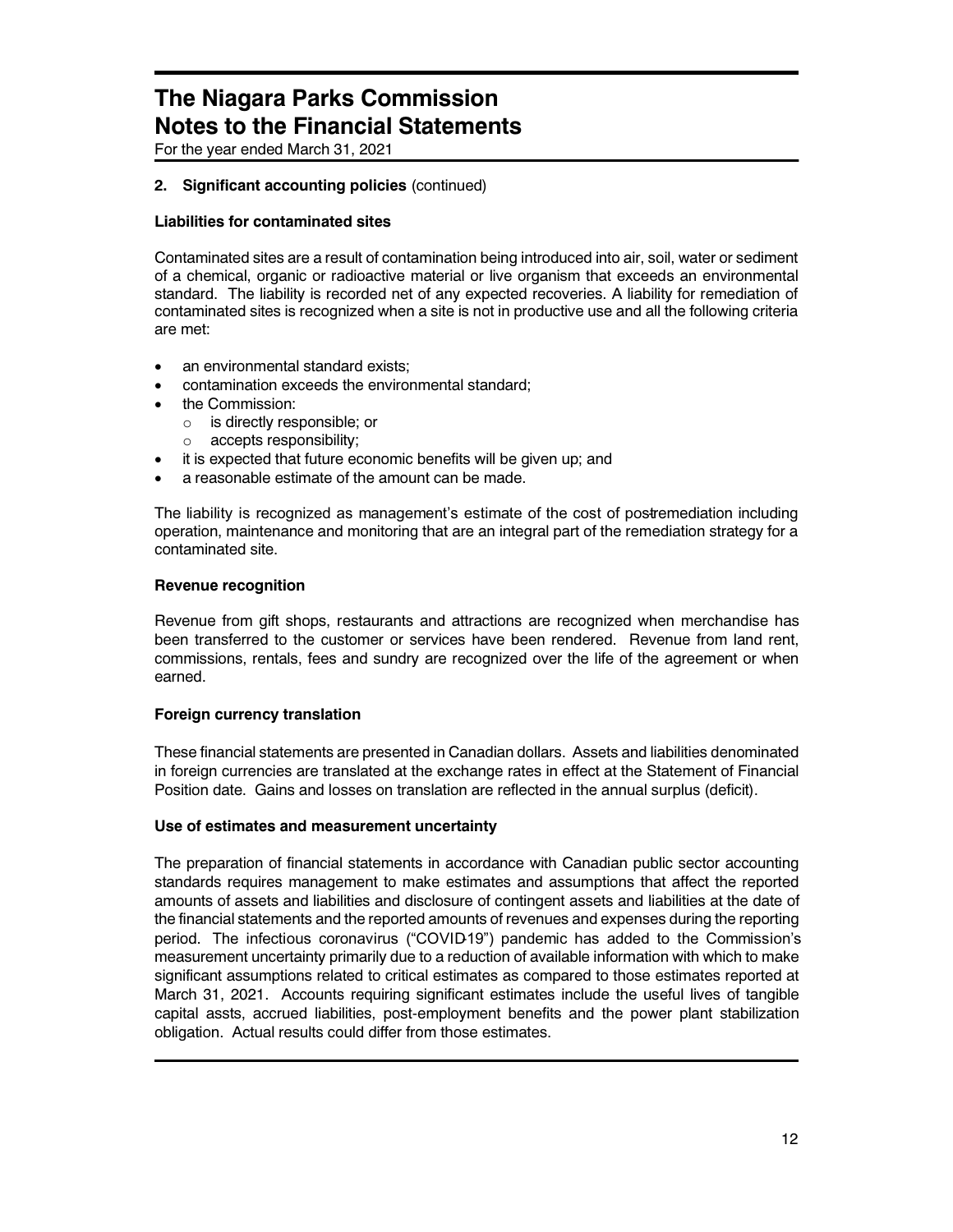For the year ended March 31, 2021

### **3. Credit facilities**

**The credit facilities, which have a maximum borrowing capacity of \$ 15,000,000, provide for two t ypes of loans. There is a variable rate loan facility which varies with the Canadian Imperial Bank o f Commerce ( "CIBC") prime rate and there is a fixed rate operating loan facility available with a**  maximum term not to exceed 364 days at rates which are set relative to banker's acceptance rates. These credit facilities are unsecured and expire on March 31, 2021. As at March 31, 2021, **\$ 6,899,629 has been drawn upon for all credit facilities (2020 - \$ Nil). Taking into account o utstanding cheques and deposits, the balance reported on the Statement of Financial Position i s \$ 6,677,338 (2020 - \$ Nil).** 

terms as noted above. These credit facilities are unsecured and expire on March 31, 2028. On April 1, 2021, the Commission received approval through an Ontario Order in Council to increase its CIBC credit facilities to a maximum borrowing capacity of \$35,000,000 to be repaid in full for at least one day, before March 31, 2028. The increased credit facilities have the same

| Deferred revenue<br>4.                                       | 2021         | 2020<br>(in thousands of dollars) |
|--------------------------------------------------------------|--------------|-----------------------------------|
| Sale proceeds related to Fort Erie land transaction<br>Other | 272<br>3,129 | 272<br>S<br>1,914                 |
|                                                              | 3,401        | 2,186                             |

### **Fort Erie land transaction obligation**

In fiscal 2009, the Commission and the Peace Bridge Authority ("PBA") entered into an **a greement to transfer parcels of land. The PBA acquired a 5.952 acre parcel located in Fort Erie f rom the Commission for \$ 2,021,206. The Commission acquired an option for \$ 670,000 plus**  an annual sum of \$7,300 adjusted for inflation, to receive 1.973 acres of river front property located at the end of Jarvis Street in Fort Erie from the PBA. The agreement calls for the net **proceeds to the Commission in the amount of \$ 1,351,206 to be spent on a) funding**  improvements at Old Fort Erie which were used for the 200<sup>th</sup> year anniversary of the War of 1812 **and b) returning and/or maintaining the Jarvis Street property as parkland.** 

**The net proceeds were recorded as part of deferred revenue on the Statement of Financial P osition. To date approximately \$ 1,038,000 from these proceeds have been spent on the capital w orks project for the renovation of Old Fort Erie and approximately \$ 47,000 has been spent on t he Jarvis Street property maintenance. As of March 31, 2021, \$ 272,540 remains for use in 2022 a nd beyond.**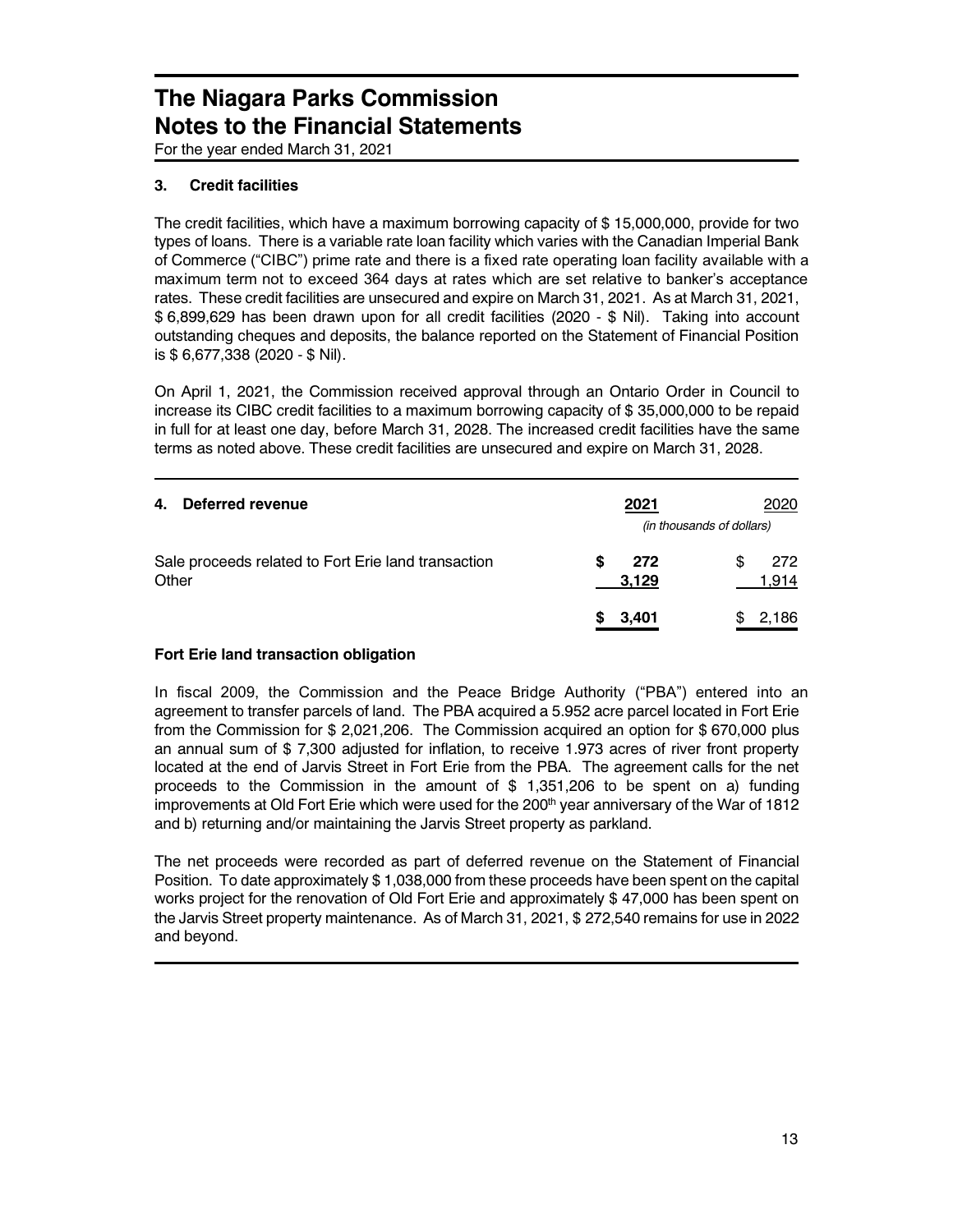**For the year ended March 31, 2021** 

| <b>Deferred capital funding</b><br>5.                                                                                                                                                             | 2021<br>(in thousands of dollars)          | 2020                               |
|---------------------------------------------------------------------------------------------------------------------------------------------------------------------------------------------------|--------------------------------------------|------------------------------------|
| Deferred capital funding<br>Beginning of year<br>Amortization<br>End of year                                                                                                                      | 24,335<br>\$<br>(1, 419)<br>22,916<br>S    | 25,830<br>\$<br>(1, 495)<br>24,335 |
| Long term financing<br>6.                                                                                                                                                                         | <u> 2021 </u><br>(in thousands of dollars) | 2020                               |
| Unsecured fixed rate term loan requiring blended<br>payments of principal and interest of \$2,640,907 per<br>annum, bearing interest at 5.06% through to April, 2027                              | \$<br>15,353                               | \$<br>17,122                       |
| Unsecured fixed rate term loan requiring blended first<br>annual payment of \$543,418 and then payments of<br>\$569,965 per annum thereafter, bearing interest at<br>5.07% through to April, 2027 | 3,090                                      | 3,484                              |
| The Commission has an option to purchase land requiring<br>annual payments of \$7,300 until January, 2028 (Note 4)                                                                                | 58                                         | 65                                 |
|                                                                                                                                                                                                   | 18,501                                     | 20,671                             |

**The principal payments of the long term financial obligations due in the next five years are as follows:** 

| 2022<br>2023<br>2024<br>2025<br>2026 | \$<br>2,285<br>2,401<br>2,522<br>2,648<br>2,783 |
|--------------------------------------|-------------------------------------------------|
|                                      |                                                 |
|                                      |                                                 |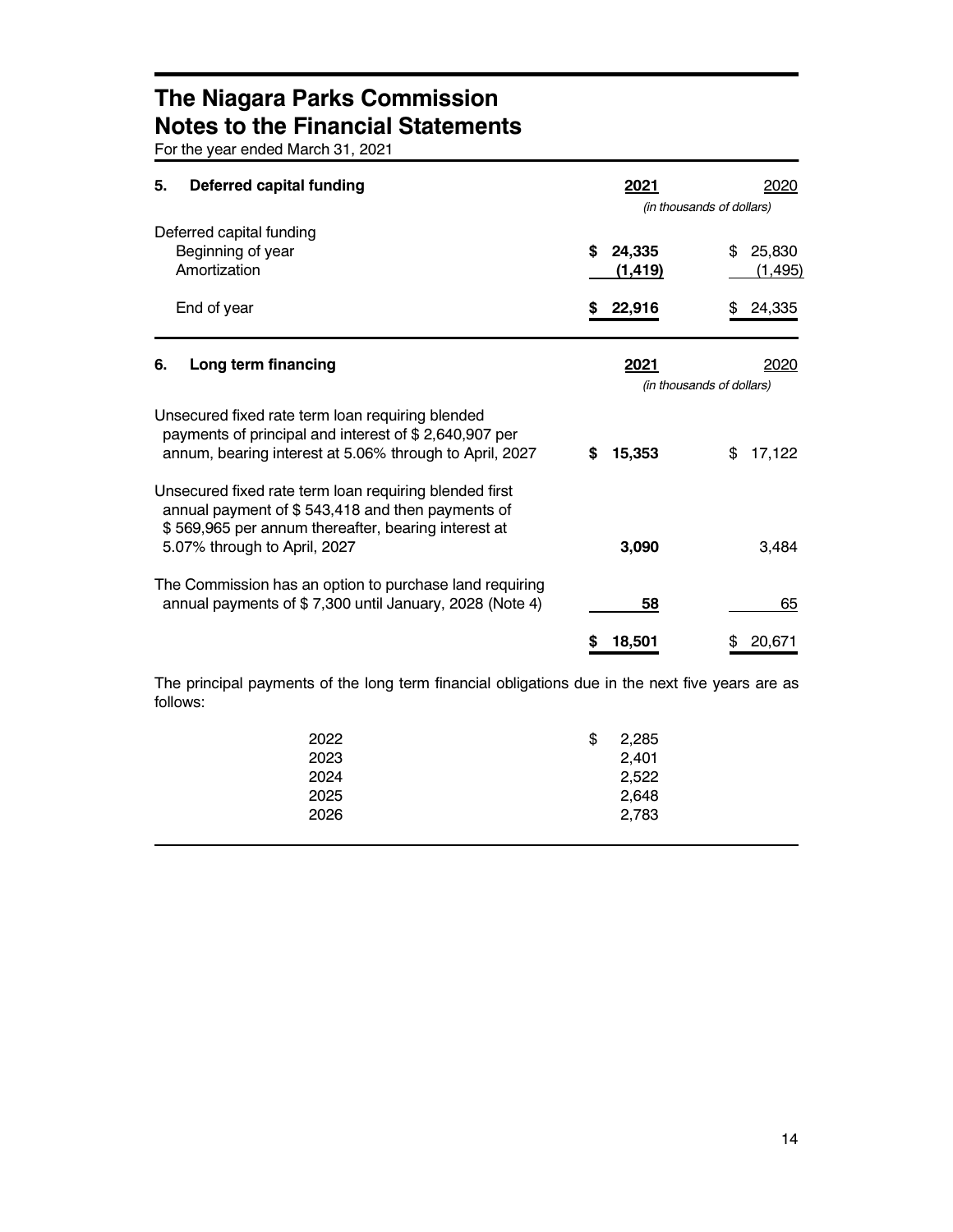**For the year ended March 31, 2021** 

### **7. Construction loan**

 **March 31, 2021 funds of \$ 11,359,357 had been advanced against this loan. In 2020, the Commission entered into an agreement with the Ontario Financing Authority to temporarily borrow \$ 25,000,000 to finance capital expenditures and work to reduce the power plant stabilization liability specifically relating to the Canadian Power Plant. At the end of** 

 **requirement of ten annual payments. The Commission will incur interest costs based on each construction advance at the three month Ontario treasury bill rate, approximately 1% per annum, plus 0.782 percentage points. Principal payments will begin one year after the final advance has been received which is expected to occur in January, 2023. Therefore, repayment would commence in January, 2024 with the** 

|                                                    | 2021                      |
|----------------------------------------------------|---------------------------|
|                                                    | (in thousands of dollars) |
| Advances at                                        |                           |
| Beginning of year                                  | \$                        |
| Construction advances received<br>Accrued interest | 11,359<br>44              |
| End of year                                        | 11,403<br>\$              |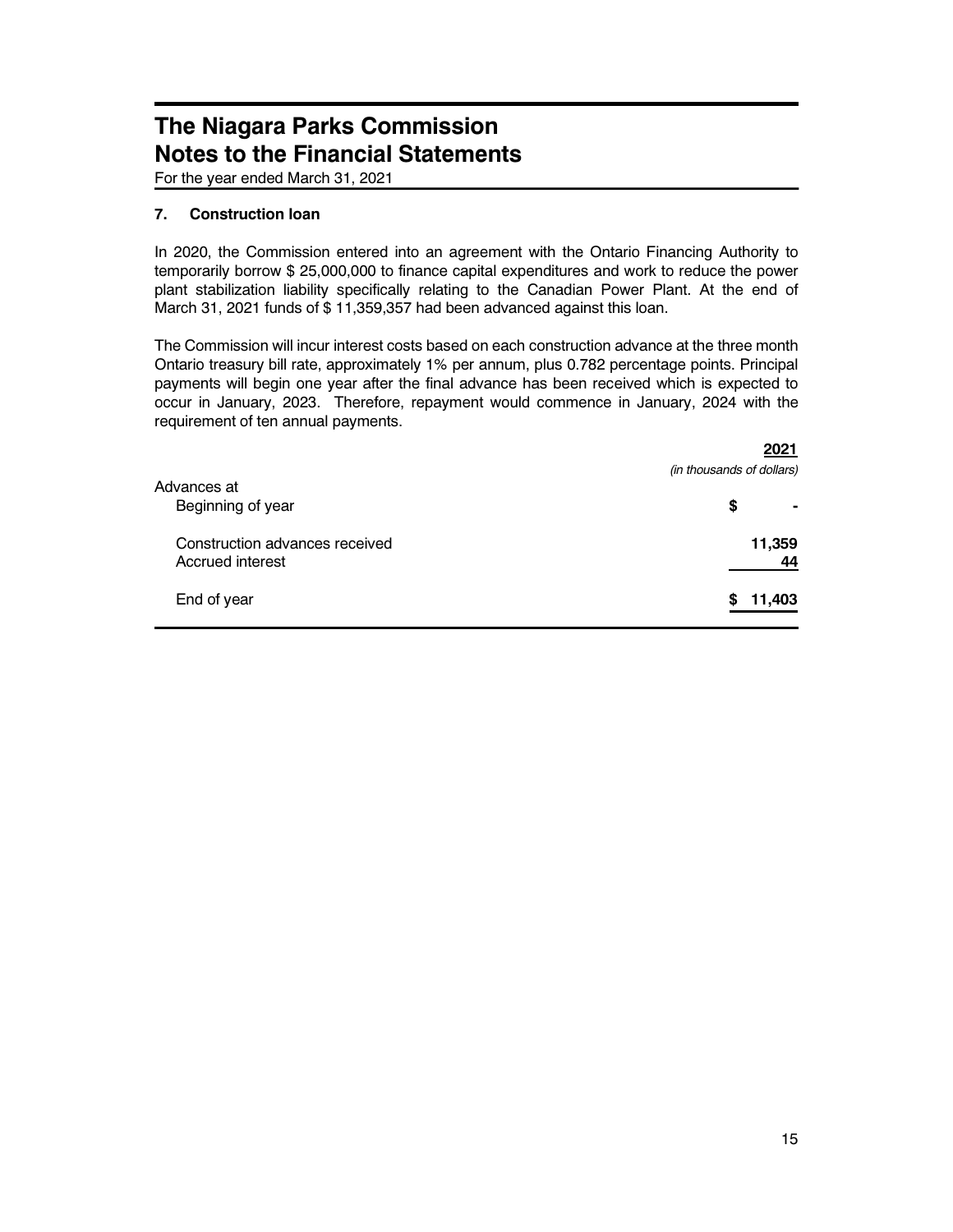**For the year ended March 31, 2021** 

### **8. Post-employment benefits**

### **Defined termination benefits**

**The Commission provides a defined employee future benefit, payable on termination to certain**  full-time employees with a minimum of five years of service. The benefit is calculated on the basis of one week's remuneration, at the time of termination, for every year of full-time service **p rovided to the Commission to a maximum of twenty-six weeks. The accrued benefit liability as a t March 31, 2021 is \$ 2,837,814 (2020 - \$ 2,933,600).** 

The Commission requires an actuarial valuation of the post-employment benefits be conducted **every three years. The last valuation was completed for the year ended March 31, 2019 with extrapolations through to 2022 and updated on March 20, 2021. The latest valuation reflects approved changes by the Commission regarding eligibility and maximum amounts of the benefit payable upon termination.** 

**The Commission's obligation will be funded out of current revenue and during the year benefit payments of \$ 275,468, (2020 - \$ 474,210) were paid out.** 

|                                                                      | <u> 2021</u> |                           | <u> 2020</u> |
|----------------------------------------------------------------------|--------------|---------------------------|--------------|
|                                                                      |              | (in thousands of dollars) |              |
| Benefit obligation recognized on the Statement of Financial Position |              |                           |              |
| Benefit obligation, beginning of year                                | \$<br>2,934  | \$                        | 3,242        |
| Expense for the year                                                 | 179          |                           | 166          |
| Benefits paid during the year                                        | (275)        |                           | (474)        |
| Benefit obligation, end of year                                      | 2,838        | \$                        | 2,934        |
|                                                                      |              |                           |              |
| <b>Funded status</b>                                                 |              |                           |              |
| Employee benefit plan deficit                                        | \$<br>2,519  | \$                        | 2,533        |
| Unamortized actuarial gain                                           | 319          |                           | 401          |
|                                                                      | 2,838        |                           | 2,934        |
|                                                                      |              |                           |              |
| The net benefit expense is as follows:                               |              |                           |              |
| Current service cost                                                 | \$<br>153    | \$.                       | 144          |
| Interest cost                                                        | 108          |                           | 104          |
| Amortization of actuarial gain/loss                                  | (82)         |                           | (82)         |
|                                                                      | \$<br>179    | \$                        | 166          |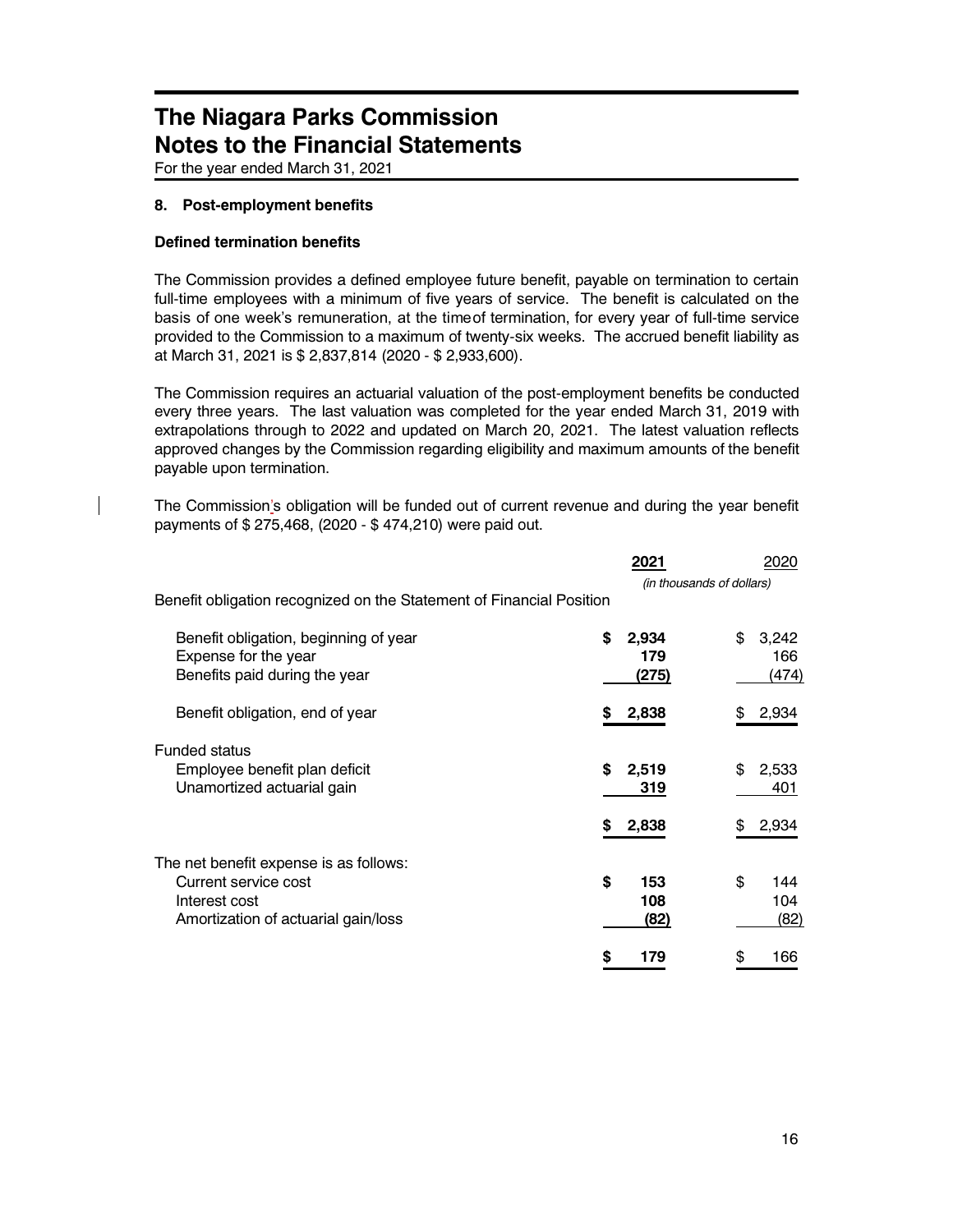**For the year ended March 31, 2021** 

### **8. Post-employment benefits (continued)**

**The main actuarial assumptions applied in the valuation of the defined benefit plan are as follows:** 

**Interest (discount) rate - the accrued obligation and the expense for the year were determined using a discount rate of 3.75% (2020 - 3.75%).** 

**Salary levels - future salary and wage levels were assumed to increase at 2% per annum.** 

**These assumptions were reviewed in the current year.** 

### **Pension benefits**

**The Commission provides pension benefits for all its permanent employees (and to nonpermanent employees who elect to participate) through the Public Service Pension Fund ("PSPF") and the Ontario Public Service Employees' Union Pension Fund ("OPSEU Pension Fund"). These are defined benefit pension plans for employees of the Province and many provincial agencies. The Province of Ontario, which is the sole sponsor of the PSPF and a joint sponsor of the OPSEU Pension Fund, determines the Commission's annual payments to the funds. As the sponsors are responsible for ensuring that the pension funds are financially viable, any surpluses or unfunded liabilities arising from statutory actuarial funding valuations are not assets or obligations of the Commission. The Commission's annual payments of \$ 2,196,924 (2020 - \$ 2,890,299), of which \$ 1,098,462 (2020 - \$ 1,445,150) represents the employees' portion, are included in the administrative and police expense on the Statement of Operations.** 

**The cost of post-employment, non-pension benefits are paid by the Province and therefore are not included in the Statement of Operations.**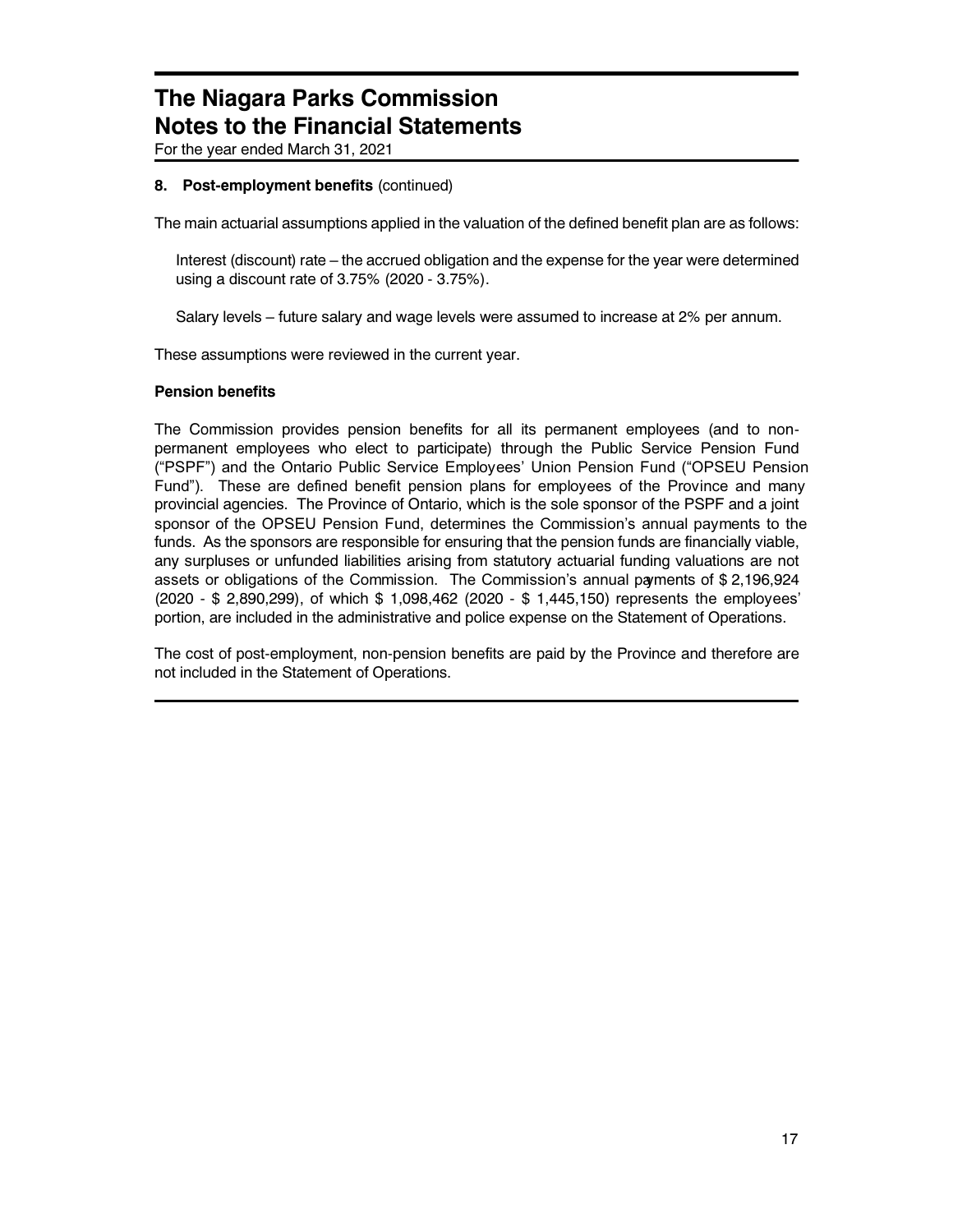**For the year ended March 31, 2021** 

### **9. Power plant stabilization obligation**

**The Province of Ontario directed the Commission to accept ownership of three former electricity generating power stations all located within Commission lands.** 

**The Toronto Power Generating Station ("TPGS") and the Ontario Power Generating Station ("OPGS") were transferred by Ontario Power Generation Inc. ("OPG") to the Commission at no cost in August, 2007. As part of the terms of transfer of TPGS and OPGS, OPG was to undertake certain structural and environmental work to ensure that the buildings were no threat to the public. The Canadian Niagara Power Generating Station ("CNPGS") previously owned by Fortis Ontario was transferred April 30, 2009.** 

**The Ministry of Tourism engaged the services of an architectural firm (The Ventin Group Inc.) to ensure that the original Government Directive governing the initial transfer was complied with and to identify work and related costs required to "stabilize and mothball" all the facilities until an ultimate use for the buildings can be determined. The Ventin Group Inc. identified the remaining lead paint at the TPGS and OPGS as a deficiency which OPG should have resealed or encapsulated after cleaning. The Ventin Group reported that there are substantial costs required to bring the three power stations to what would be considered a "mothball" state. Therefore ,** additional costs would be required to bring these buildings to a "development ready" state. **Further, there are in existence certain secondary structures related to TPGS and OPGS that were not accounted for in the original Government Directive that will result in additional remediation costs at some point in the future.** 

**The Commission is of the belief that the acceptance of these power generating stations will require a significant infusion of funds.** 

VFA, Inc. has reviewed the infrastructure through site visits and prepared estimates using **standard engineering formulas. Further, they have provided the Commission with their assessment and a requirements list report providing costs for each component of stabilization required, as well as the timing of when these costs should be incurred. Commission engineering staff have reviewed the list and categorized the costs by year according to urgency and based on expected available funding, with the most urgent requirements addressed first. In addition, the Commission undertook several studies to determine critical underground infrastructure that needs replacing, including seismic studies, review of intake gates, geophysical and geotechnical settlement and a stability investigation.**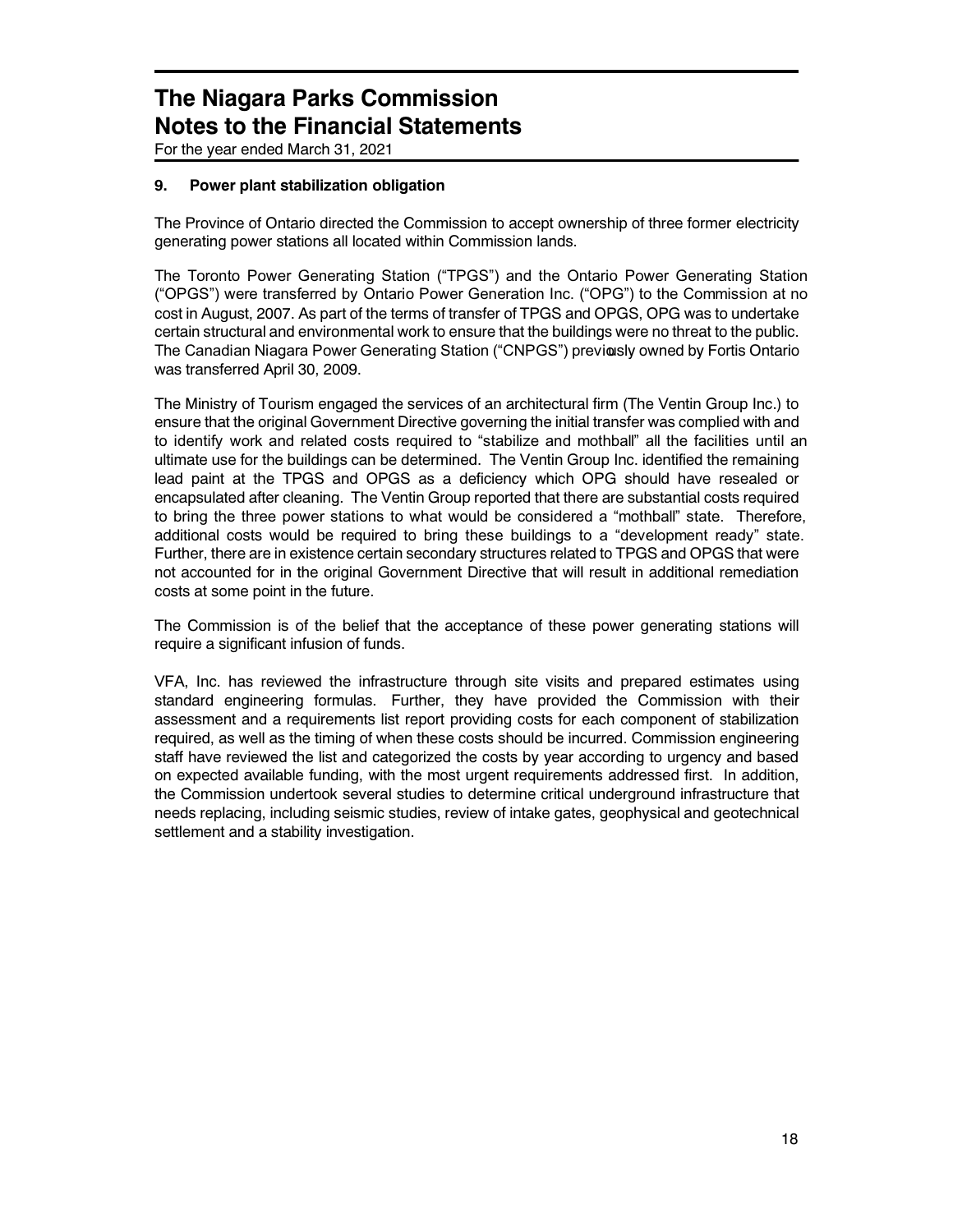**For the year ended March 31, 2021** 

### **9. Power plant stabilization obligation (continued)**

 **as a sound and light show and interpretive material with a useful life of approximately 10 years. attraction. These assets will be amortized over their remaining useful lives. Included in the opening balance of the obligation is \$ 12.7 million in stabilization costs for CNPGS. During the current fiscal year this facility has been under redevelopment with financing from Ontario Financing Authority transforming it into a new revenue producing attraction for the Commission. As part of the redevelopment, engineering and heritage assessments were undertaken to determine required remediation to stabilize the plant prior to its change in use. Approximately \$ 1.3 million was expended during the year to stabilize existing infrastructure. The remaining \$ 10.7 million of stabilization works were determined not to be required for the new revenue producing facility. The infrastructure was replaced with new assets, such as windows, roofing, water, sewer and electrical systems, which have a useful life of 20 to 50 years, as well The investment in these new infrastructure assets in the facility during the current fiscal year was approximately \$ 12.5 million. The attraction is scheduled to open in July, 2021. A further investment of approximately \$ 12.5 million is anticipated in the next fiscal year to complete the**

**The closing balance of the stabilization obligation represents the Commission's best estimate of the costs required to "stabilize and mothball" the power stations based on the information noted above. The power plant stabilization obligation represents works identified in the Asset Management Information System (AMIS) database and is based on condition assessments completed by VFA Inc. and current costs to undertake the stabilization work.**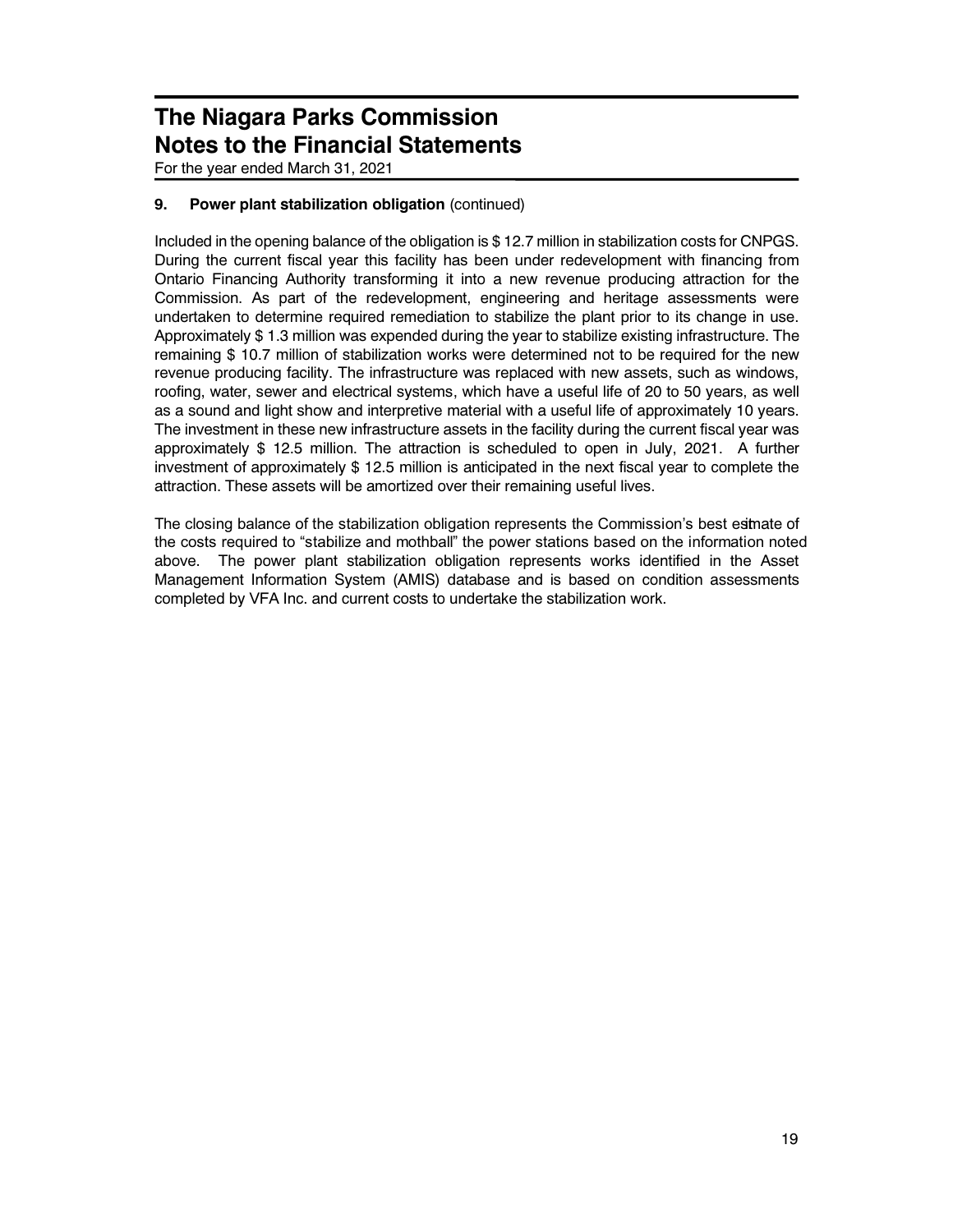**For the year ended March 31, 2021** 

### **9. Power plant stabilization obligation (continued)**

**The stabilization obligation as of March 31, 2021 has been calculated to be \$ 14,548,558 (2020 - \$ 26,760,190):** 

|                                                                                       | (in thousands of dollars) |             |  |
|---------------------------------------------------------------------------------------|---------------------------|-------------|--|
| Power plant stabilization obligation<br>Beginning of year                             | 26,760<br>\$              | 26,295<br>S |  |
| Actual work performed during year<br>Commission funded<br>Grant funded                | (1, 320)                  | (168)       |  |
| Net (decrease) increase in change in value of<br>power plant stabilization obligation | (10,891)                  | 633         |  |
| End of year                                                                           | 14,549                    | 26.760      |  |

 **The net decrease of \$ 12,211,631 in the power plant stabilization obligation is the result of the following:** 

- **a) a reassessment and update of the CNPGS site through engineering, architectural and heritage assessments conducted in anticipation of the redevelopment and change in use from a defunct generating station to a revenue producing asset, in the amount of \$ 10,732,435**
- **b) a decrease in estimated costs compared to original estimates in the amount of \$ 159,504**
- **c) work completed during the current fiscal year of \$ 1,319,692**

 **With the change in use of CNPGS, improvements to the CNPGS with a useful life exceeding one year have been recorded as tangible capital assets, to be amortized once the asset is put into use in July, 2021.** 

**Tangible capital assets have not been recorded for the remaining two power plant properties as there is an impairment in their value, which has been documented in the various studies carried out to date.** 

 **these costs have been recorded as maintenance expenses in the Statement of Operations. The Commission has incurred annual costs related to maintenance and security for all sites and**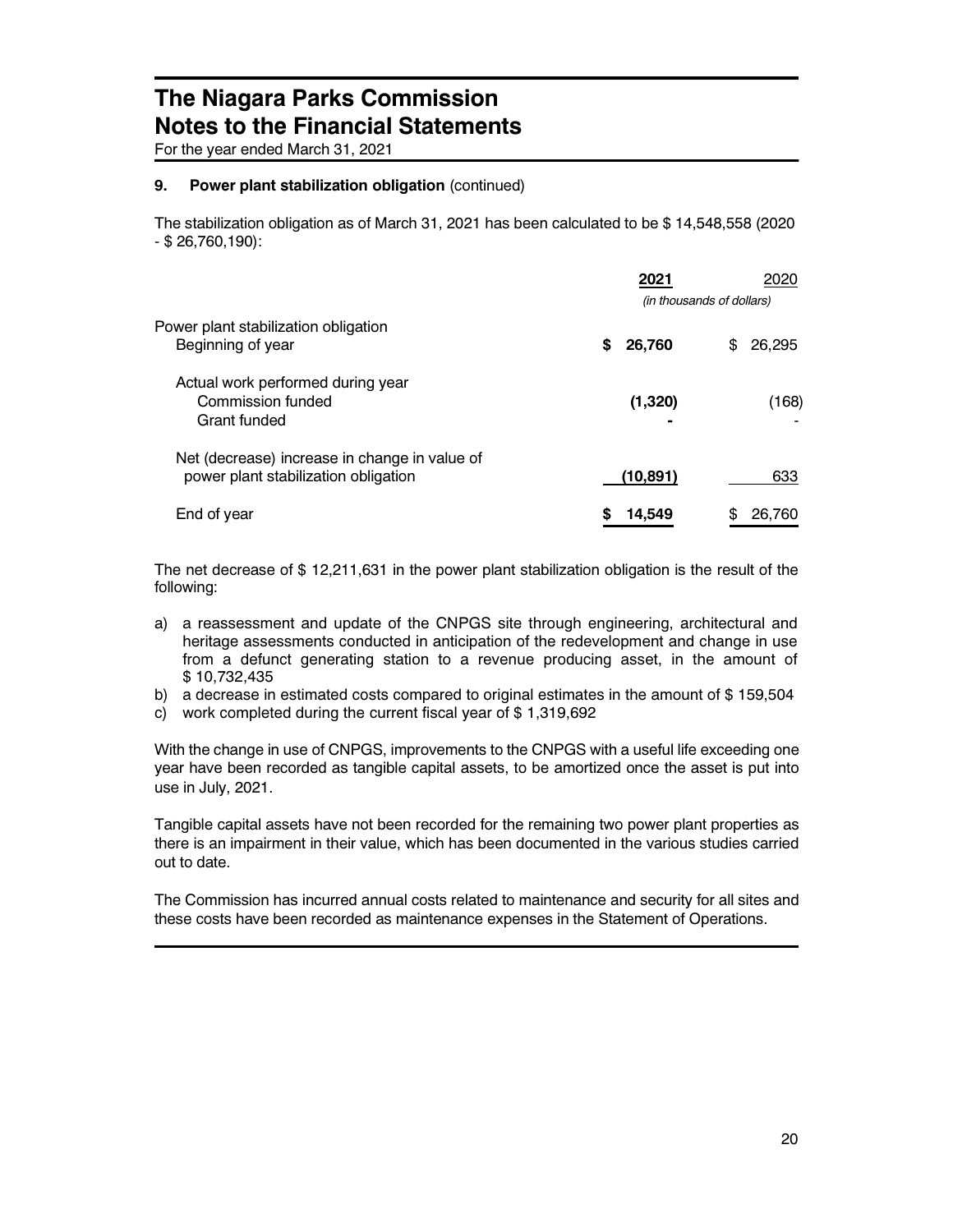**For the year ended March 31, 2021** 

### **10. Liabilities for contaminated sites**

**The Commission reports environmental liabilities related to the management and remediation of**  any contaminated sites where the Commission is obligated or likely obligated to incur such costs. **C urrently no such contaminated sites have been identified and therefore no liability has been r ecorded.** 

**The Commission's ongoing efforts to assess contaminated sites may result in future environmental remediation liabilities related to newly identified sites, or changes in the assessments or intended use of existing sites. Any changes to the Commission's liabilities for contaminated sites will be accrued in the year in which they are assessed as likely and reasonably estimable.** 

| 11. Accumulated surplus                                                                                             | 2021                                           | 2020<br>(in thousands of dollars) |
|---------------------------------------------------------------------------------------------------------------------|------------------------------------------------|-----------------------------------|
| Operating (deficit) surplus                                                                                         | (6,868)<br>S                                   | 5,319<br>S                        |
| Investment in tangible capital assets                                                                               | 169,813                                        | 161,197                           |
| Unfunded<br>Long term debt<br>Construction Ioan<br>Post-employment benefits<br>Power plant stabilization obligation | (18, 501)<br>(11, 403)<br>(2,838)<br>(14, 549) | (20, 671)<br>(2,934)<br>(26, 760) |
|                                                                                                                     | (47, 291)                                      | (50, 365)                         |
| Accumulated surplus                                                                                                 | \$115,654                                      | 116,151                           |

### **Surplus funds**

**Pursuant to Section 16(2) of the Niagara Parks Act, any surplus moneys shall, on the order of the L ieutenant Governor in Council, be paid to the Minister of Finance and shall form part of the**  consolidated revenue fund. As of March 31, 2021 no surplus moneys have been recorded as a **l iability to the Minister of Finance.** 

### **12. Commitments**

**The Commission has committed to approximately \$ 12 million in capital works projects in the next year.** 

The Commission has one agreement with a franchisor related to Queen Victoria Place requiring **a payment of service fees as follow of 4. 0% of gross sales, a dvertising, and promotion fee of**  2.5% of gross sales. The term of the agreement is ten years, expiring in October, 2022.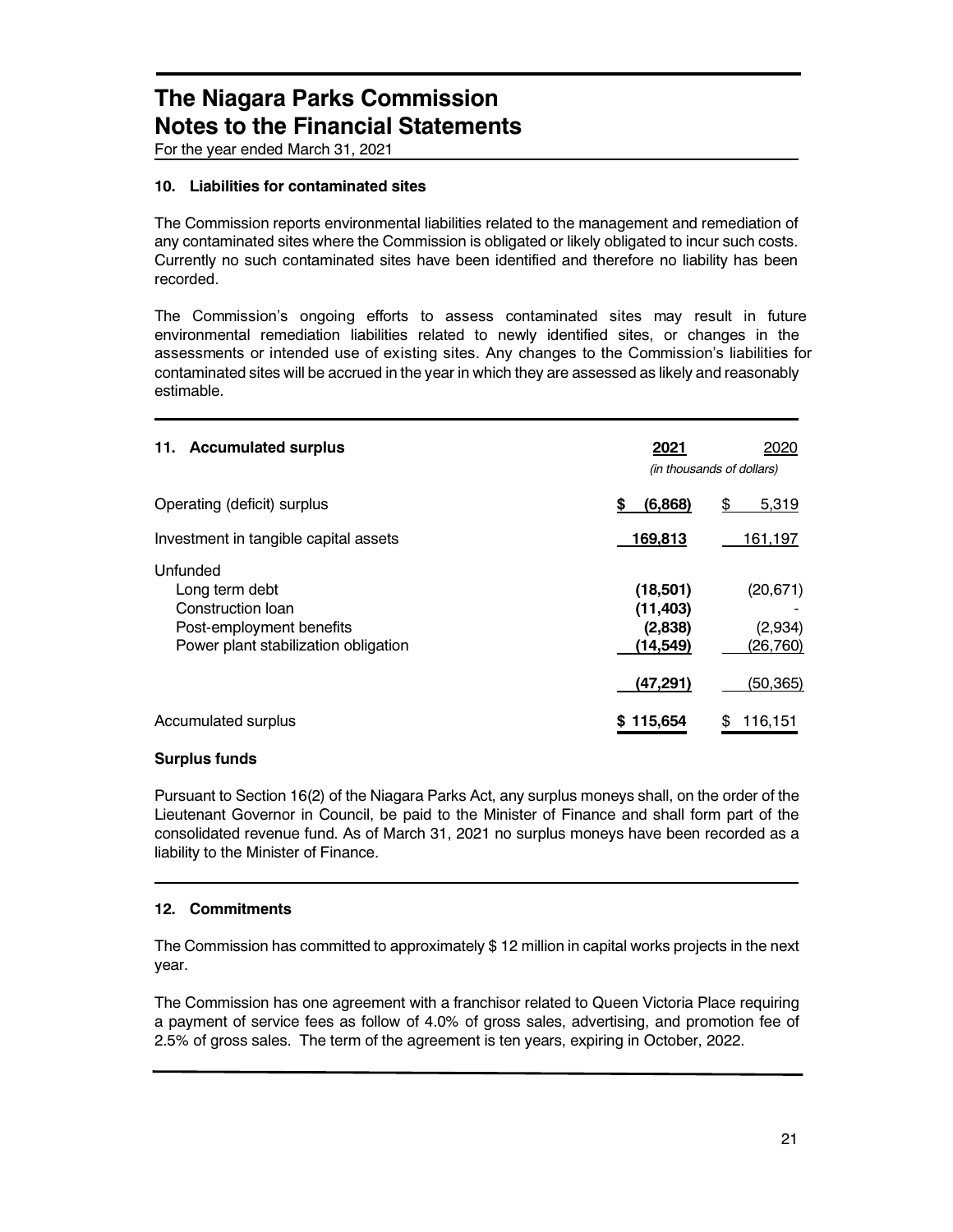**For the year ended March 31, 2021** 

### **13. Contingencies**

The Commission is in litigation pertaining to certain claims for which the likelihood of loss is not **d eterminable and the amount not reasonably estimable. Accordingly, no provision for these**  claims is reflected in the financial statements.

| <b>Statement of cash flows</b><br>14.                                                                                                                                                    |         | 2021<br>(in thousands of dollars)                          | 2020                                                                     |
|------------------------------------------------------------------------------------------------------------------------------------------------------------------------------------------|---------|------------------------------------------------------------|--------------------------------------------------------------------------|
| Changes in working capital components include:<br>Accounts receivable<br>Inventories - saleable and other<br>Accounts payable<br>Accrued payroll<br>Deferred revenue<br>Prepaid expenses | \$<br>S | (3,014)<br>(643)<br>(759)<br>(1, 942)<br>1,215<br>(5, 143) | \$<br>50<br>(756)<br>(1, 249)<br>(1,798)<br>(329)<br>185<br>(3,897)<br>S |
| (Bank indebtedness) cash and cash equivalents consist of:<br>Cash on hand<br>Cash balance with banks<br><b>Bank indebtedness</b>                                                         | \$      | 158<br>(6,678)<br>(6,520)                                  | \$<br>325<br>10,484<br>10.809                                            |

### **15. Prior period adjustment**

**During the year, a project was conducted to review the capital asset ledger. It was discovered**  that there were numerous old assets which were no longer in use or had been disposed for which **t he cost and accumulated amortization balances were still included in the financial statements;**  these assets had been fully depreciated by April 1, 2019. As a result, the Commission has retroactively restated the opening cost of the related tangible capital assets and the opening

| accumulated amortization as at April 1, 2019 to decrease them as follows: |                     |                           |                                            |
|---------------------------------------------------------------------------|---------------------|---------------------------|--------------------------------------------|
|                                                                           | Decrease<br>in cost |                           | Decrease in<br>accumulated<br>amortization |
|                                                                           |                     | (in thousands of dollars) |                                            |
| <b>Buildings</b>                                                          | \$<br>393           | \$                        | 393                                        |
| Transportation and infrastructure                                         | 12,958              |                           | 12,958                                     |
| Machinery and equipment                                                   | 2,987               |                           | 2,987                                      |
| Information technology                                                    | 37                  |                           | 37                                         |
| Other - vehicles                                                          | 467                 |                           | 467                                        |
|                                                                           | \$<br>16,842        | S                         | 16,842                                     |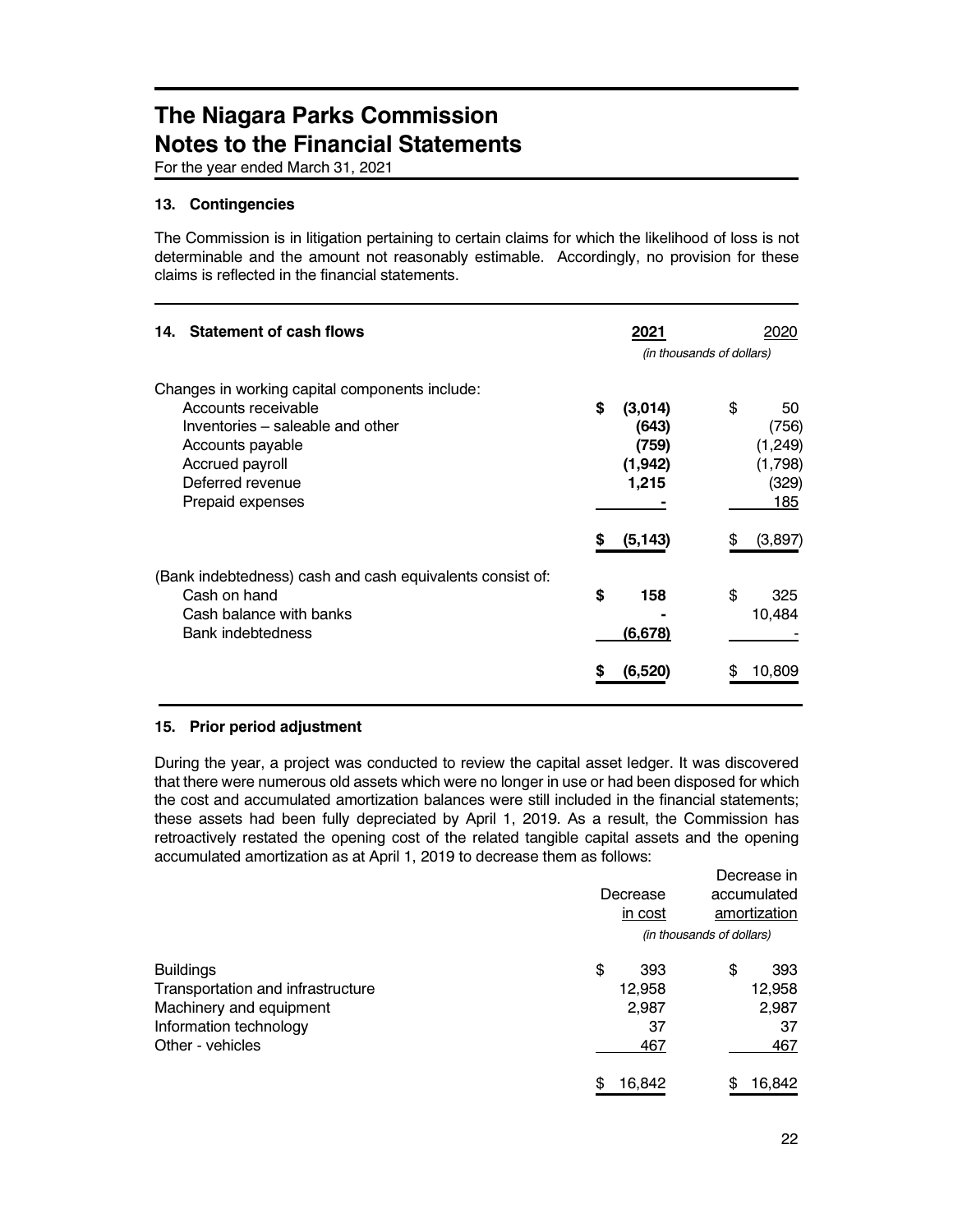**For the year ended March 31, 2021** 

### **15. Prior period adjustment (continued)**

**The Schedule of Tangible Capital Assets has been updated to reflect these adjustments (Page 25). These adjustments did not result in any change to the annual surplus, accumulated surplus, net book value of tangible capital assets or investments in tangible capital assets for the prior period.** 

### **16. Comparative figures**

**Certain prior year amounts have been reclassified to conform to current year consolidated financial statement presentation.** 

### **17. Impact of COVID-19 and subsequent events**

**The outbreak of a novel strain of coronavirus ("COVID-19") was declared a global pandemic by the World Health Organization in March, 2020. COVID-19 has severely impacted many economies around the globe. In many countries, including Canada, businesses were forced to cease or limit operations for long periods of time. Measures taken to contain the spread of the virus, including travel bans, quarantines, social distancing, and closures of non-essential services have triggered significant disruptions to businesses worldwide, resulting in an economic slowdown. Global stock markets have also experienced great volatility and a significant weakening. Governments and central banks have responded with monetary and fiscal interventions to stabilize economic conditions** 

**The following have been the impacts on the Commission's operations:**

### **Store and attractions closures**

**On March 14, 2020, in response to significant decreases in demand resulting from social distancing requirements, quarantines and border closures related to the spread of COVID-19, all the Commission's retail stores and attractions were closed. These closures continued throughout fiscal 2021 which resulted in lost revenues of approximately \$ 78 million.** 

### **Reductions in staff**

 **During the current fiscal year, COVID-19 had a significant impact on staffing levels resulting from reduced visitation and revenue. During the pandemic the Commission has experienced the first large layoff of full-time staff, both union and non-union. Overall, headcount significantly reduced from the previous fiscal year with turnover of 76 seasonal and full-time positions, and the Commission significantly reduced its student contingent, which is normally the highest staffing complement for the season. These reductions in labour costs resulted in savings of approximately \$ 25 million.**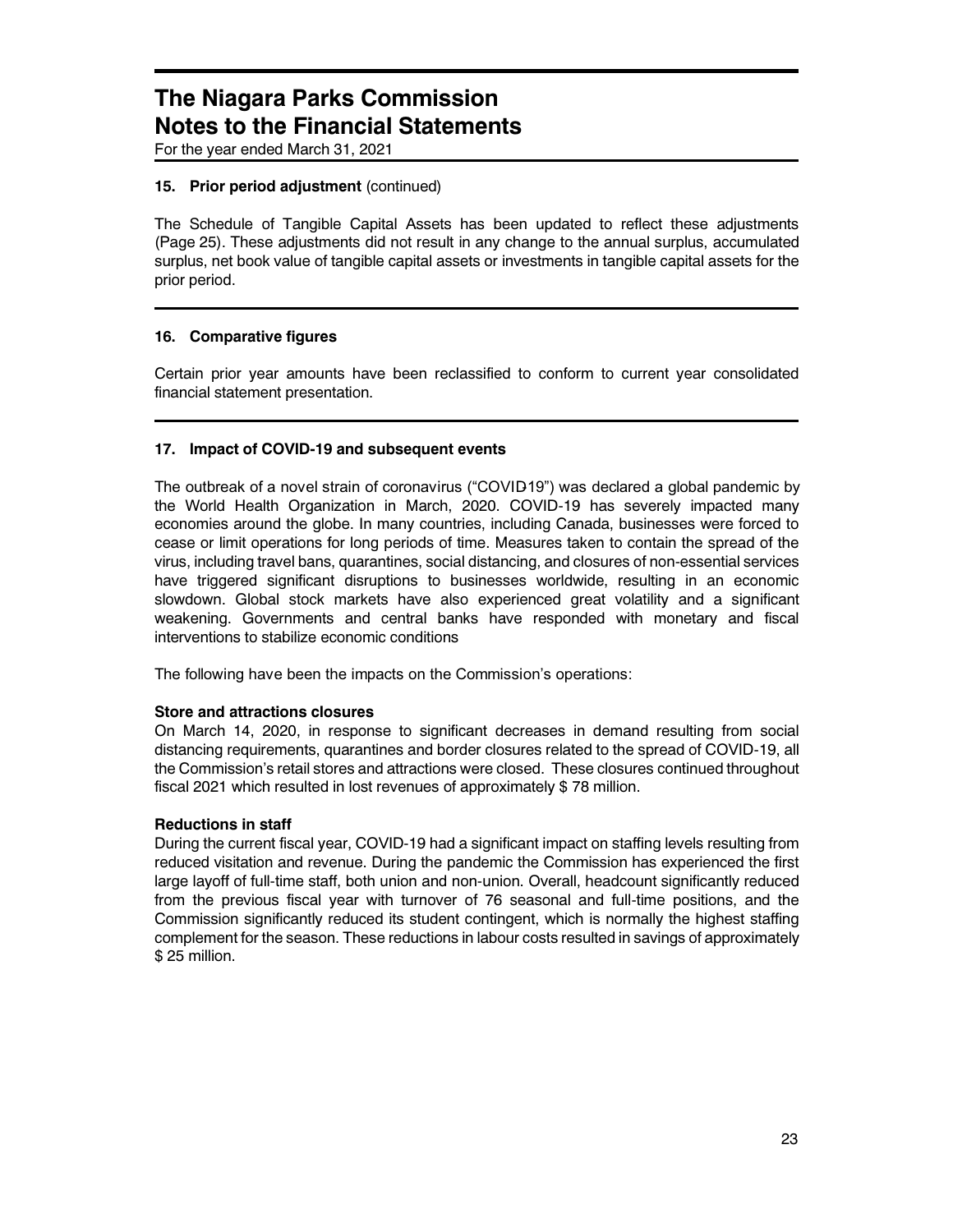**For the year ended March 31, 2021** 

### **17. Impact of COVID-19 and subsequent events (continued)**

### **Subsidies and grants**

 **as the wage or rent subsidy programs. As a Provincial Crown Agency, the Commission is not an eligible corporation for the purposes of qualifying for federal subsidies to mitigate the financial impact of the COVID-19 pandemic, such**

 **operational expenses incurred during the current fiscal year. The Commission received from the Province of Ontario a grant of \$ 16.4 million to assist with**

### **Capital works projects**

 **to complete the Canadian Power Plant project. These works are expected to be completed by As a result of anticipated reduced revenues from operations for the year ended March 31, 2022, the Commission has revised its operating and capital budgets for the upcoming year. As of the date of these financial statements the Commission has reduced its commitment to capital works projects in the next year to approximately \$ 500,000 for general capital projects and \$ 12.5 million then end of March, 2022.** 

 **The Commission has determined that these events are non-adjusting subsequent events. have not been adjusted to reflect their impact. The duration and impact of the COVID-19 Accordingly, the financial position and results of operations for the year ended March 31, 2021 pandemic, as well as the effectiveness of government and central bank responses, remains unclear at this time. It is not possible to reliably estimate the duration and severity of these consequences, as well as their impact on the financial position and results of the Commission for future periods.**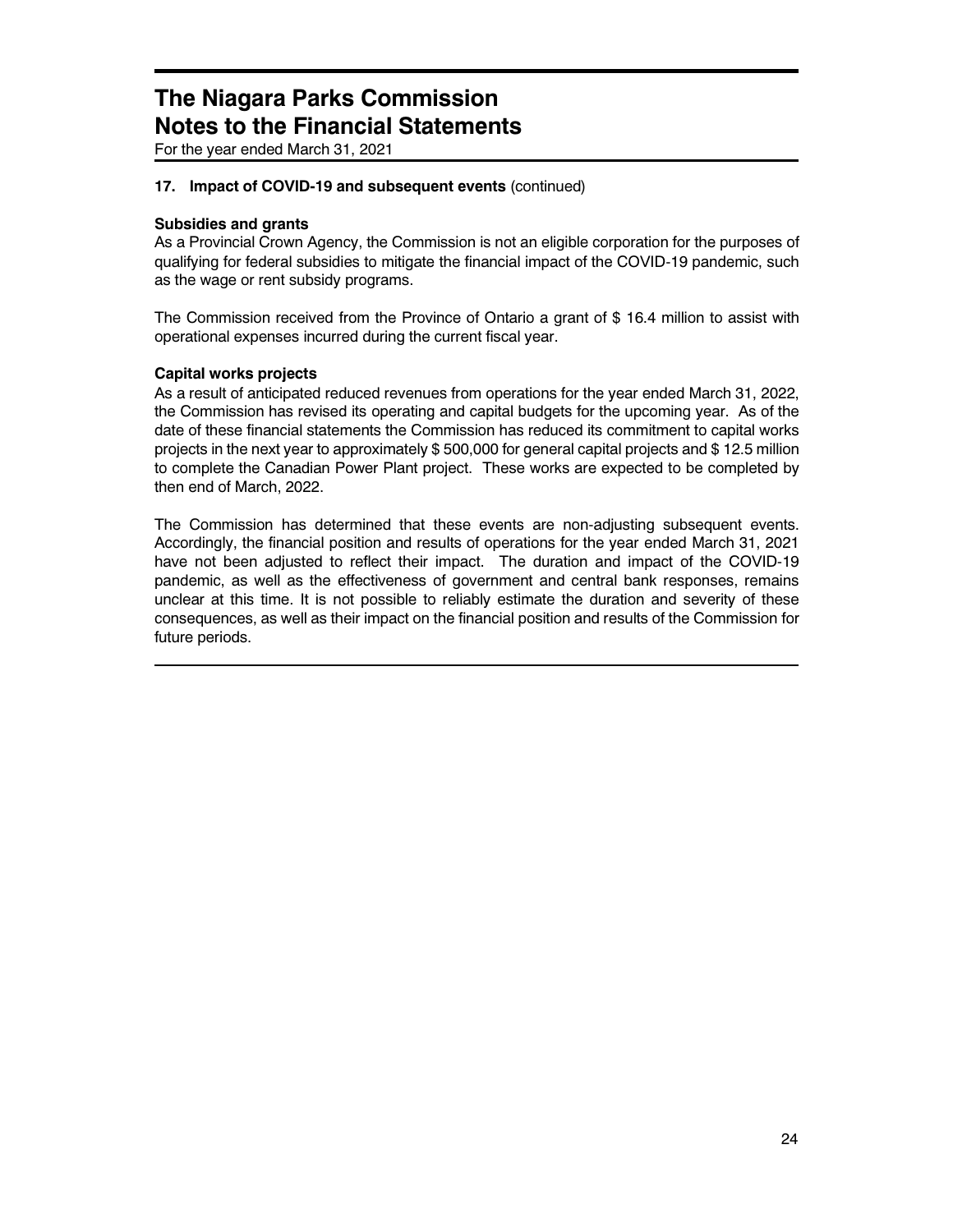### <span id="page-26-0"></span>**The Niagara Parks Commission Schedule of Tangible Capital Assets**

**For the year ended March 31, 2021** 

|                                                      | <b>Land &amp; Land</b><br><b>Improvements</b> | <b>Buildings</b> | Transportation<br>& Infrastructure | Machinery &<br>Equipment | <b>Information</b><br><b>Technology</b> | Other       | Capital<br>Works in<br><b>Progress</b> | 2021      | 2020<br>(As restated)<br>(Note 15) |
|------------------------------------------------------|-----------------------------------------------|------------------|------------------------------------|--------------------------|-----------------------------------------|-------------|----------------------------------------|-----------|------------------------------------|
| (in thousands of dollars)                            |                                               |                  |                                    |                          |                                         |             |                                        |           |                                    |
| Cost                                                 |                                               |                  |                                    |                          |                                         |             |                                        |           |                                    |
| Beginning of year                                    |                                               |                  |                                    |                          |                                         |             |                                        |           |                                    |
| As originally reported                               | \$31,493                                      | \$216,418        | \$62,723                           | \$16,395                 | \$<br>7,827                             | \$12,244    | \$3,342                                | \$350,442 | \$343,612                          |
| Prior period adjustment disposals (Note 15)          |                                               | (393)            | (12,958)                           | (2,987)                  | (37)                                    | (467)       |                                        | (16, 842) | (16, 842)                          |
| As restated                                          | 31,493                                        | 216,025          | 49,765                             | 13,408                   | 7,790                                   | 11,777      | 3,342                                  | 333,600   | 326,770                            |
| Add additions                                        |                                               | 5,218            | 373                                | 856                      | 244                                     | 215         | 12,180                                 | 19,086    | 24,566                             |
| Less disposals                                       | (7)                                           |                  |                                    | (199)                    |                                         | (17)        | (111)                                  | (334)     | (894)                              |
| Transfers of capital works in progress               |                                               | 2,309            | 34                                 | 607                      |                                         |             | (2,950)                                |           |                                    |
| End of year                                          | 31,486                                        | 223,552          | 50,172                             | 14,672                   | 8,034                                   | 11,975      | 12,461                                 | 352,352   | 350,442                            |
| <b>Accumulated amortization</b><br>Beginning of year |                                               |                  |                                    |                          |                                         |             |                                        |           |                                    |
| As originally reported                               |                                               | 106,017          | 33,991                             | 12,492                   | 4,468                                   | 7,942       |                                        | 164,910   | 171,148                            |
| Prior period adjustment disposals (Note 15)          |                                               | (393)            | (12,958)                           | (2,987)                  | (37)                                    | (467)       | $\overline{\phantom{a}}$               | (16, 842) | (16, 842)                          |
| As restated                                          |                                               | 105,624          | 21,033                             | 9,505                    | 4,431                                   | 7,475       |                                        | 148,068   | 154,306                            |
| Add amortization                                     |                                               | 7,764            | 1,612                              | 824                      | 884                                     | 723         |                                        | 11,807    | 11,349                             |
| Less disposals                                       |                                               |                  |                                    | (234)                    |                                         | (17)        |                                        | (251)     | (745)                              |
| End of year                                          |                                               | 113,388          | 22,645                             | 10,095                   | 5,315                                   | 8,181       |                                        | 159,624   | 164,910                            |
| Net book value                                       | \$31,486                                      | \$110,164        | \$27,527                           | \$4,577                  | \$2,719                                 | 3,794<br>\$ | \$12,461                               | \$192,728 | \$<br>185,532                      |